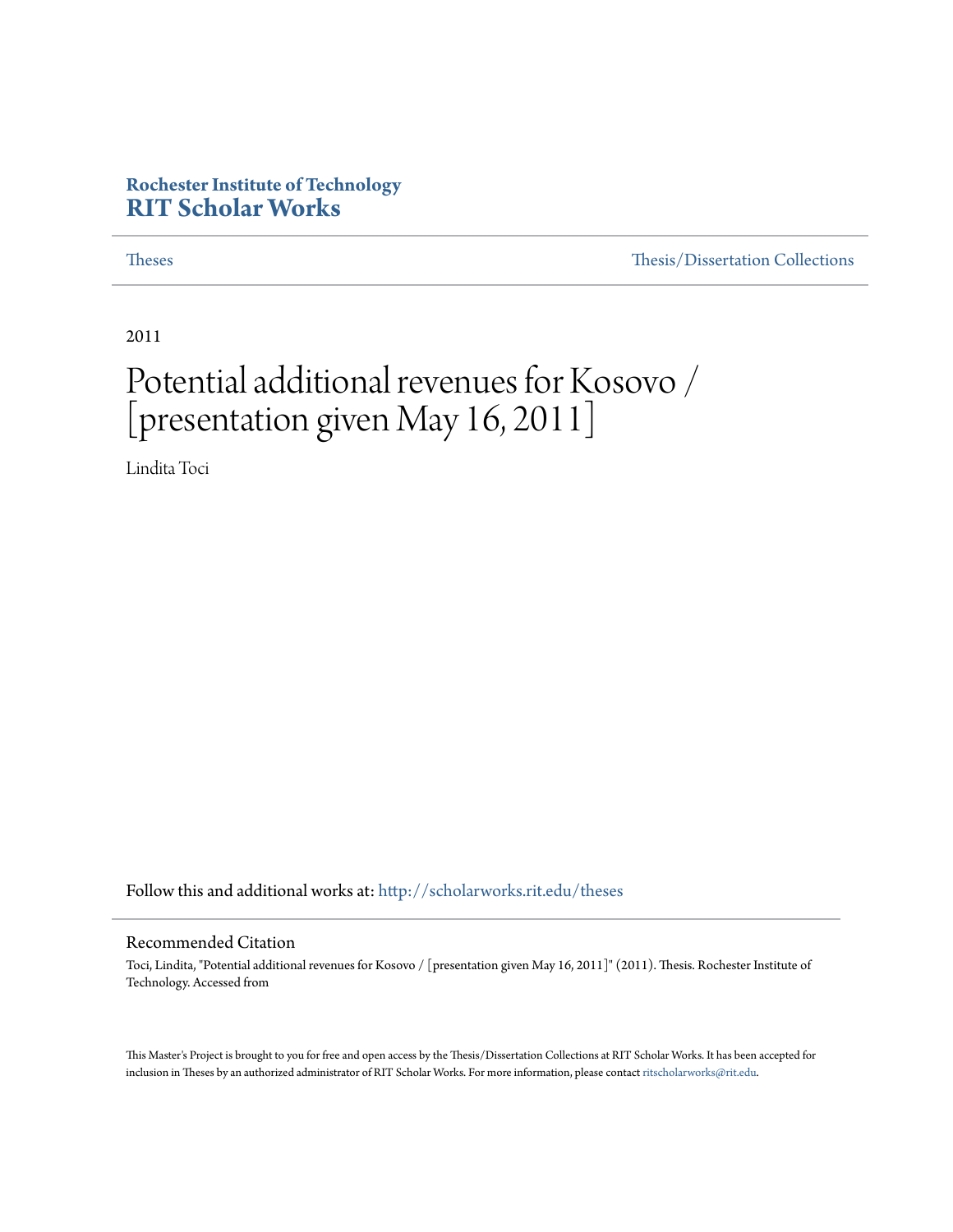



### Potential Additional Revenues for Kosovo

### Lindita Toci Email:linditatoci@gmail.com

 Professional Public Administration Master Program American University in Kosovo/ Rochester Institute of Technology Mentor Prof Brian Bowen May 16,2011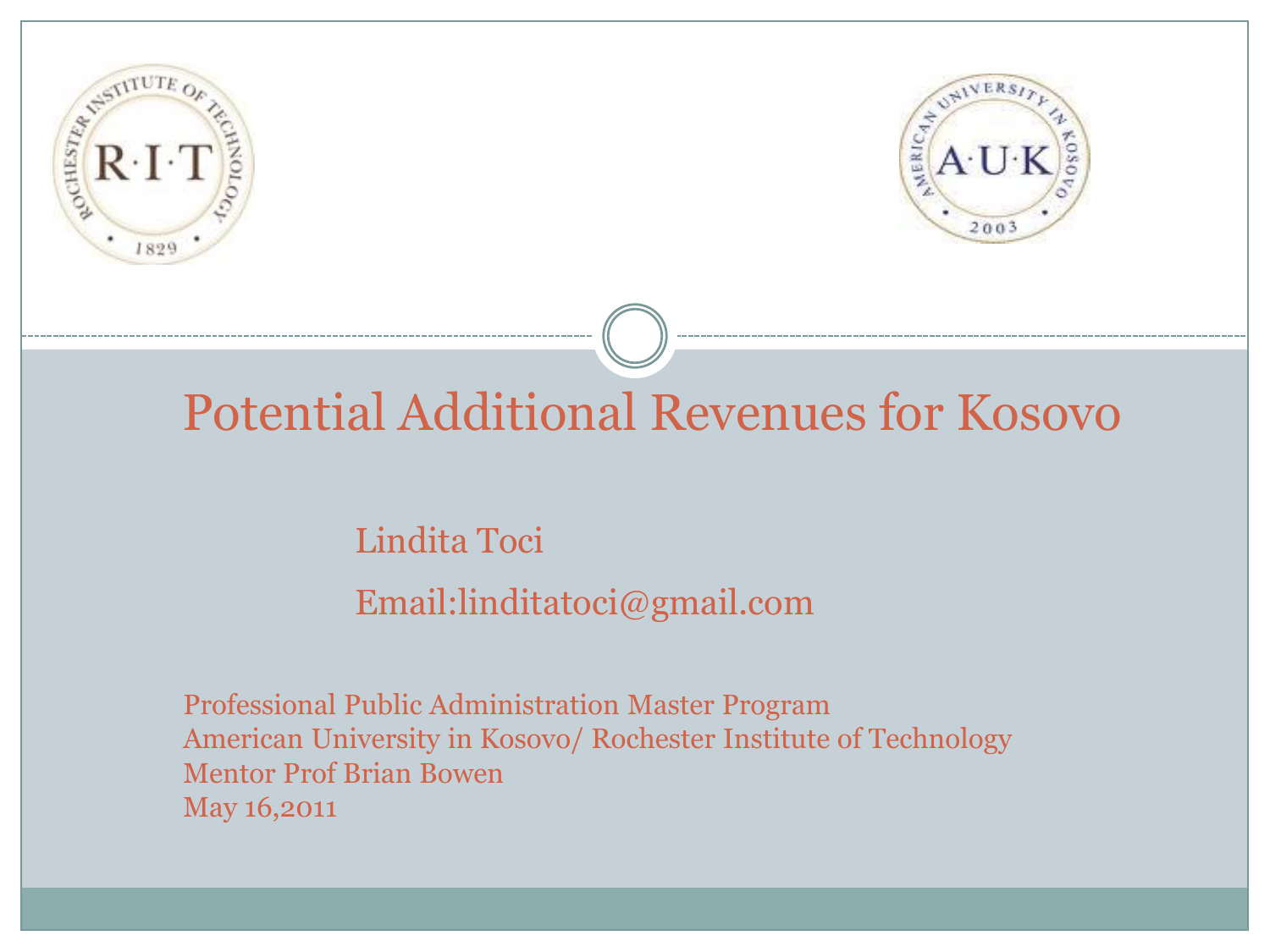

- Historic on tax system in Kosovo
- Current Tax system in Kosovo
- Changing the Value Added Tax in Kosovo
	- The scenarios with VAT differentiation
	- o High Scenario
	- Medium Scenario
	- Low Scenario
	- Lowering VAT Threshold
- Excise tax on luxury goods
	- o Increase on Tobacco Excise duty
	- Increase of Excise duty for alcohol beverages
	- Change of Excise duty for Vehicles
- Tax on transfer of real estate and vehicles
	- Tax on transfer of real estate transaction
	- Tax on vehicle Transaction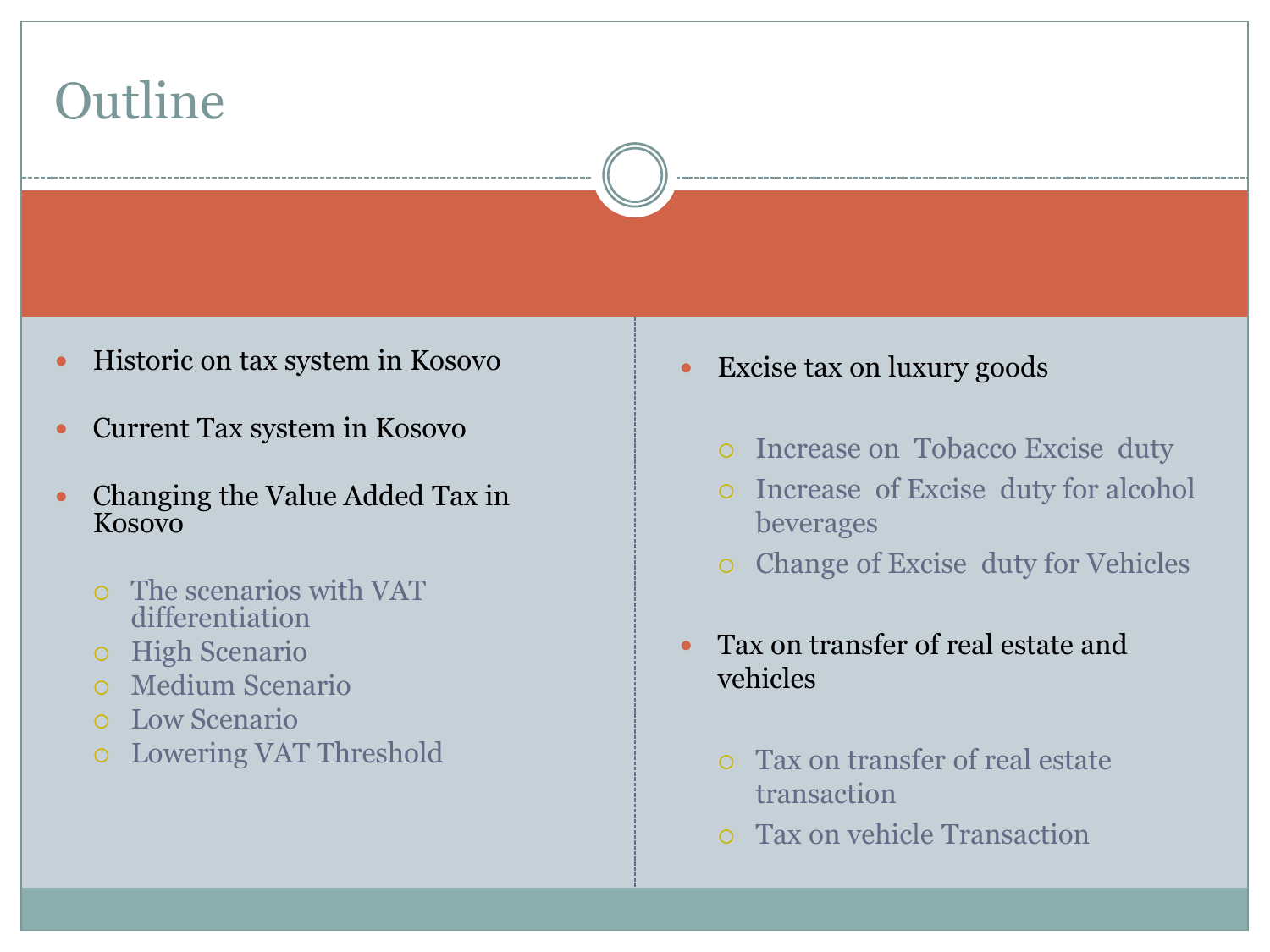### Historic of tax system in Kosovo

- Kosovo (UNMIK) was authorized by United Nations Security Council in 1999
- Pillar IV was for Economic Development
- Kosovo Government was appointed in 2002
- Newly created Ministry of Economy and Finance (MEF) of the Central Fiscal Authority and Pillar IV
- The revenue in Kosovo is collected in three administrative levels that include the central level, regions, and municipalities
- Sources of the revenue in Kosovo : Presumptive taxes, Value Added Taxes (VAT), Personal income taxes , Custom taxes and other taxes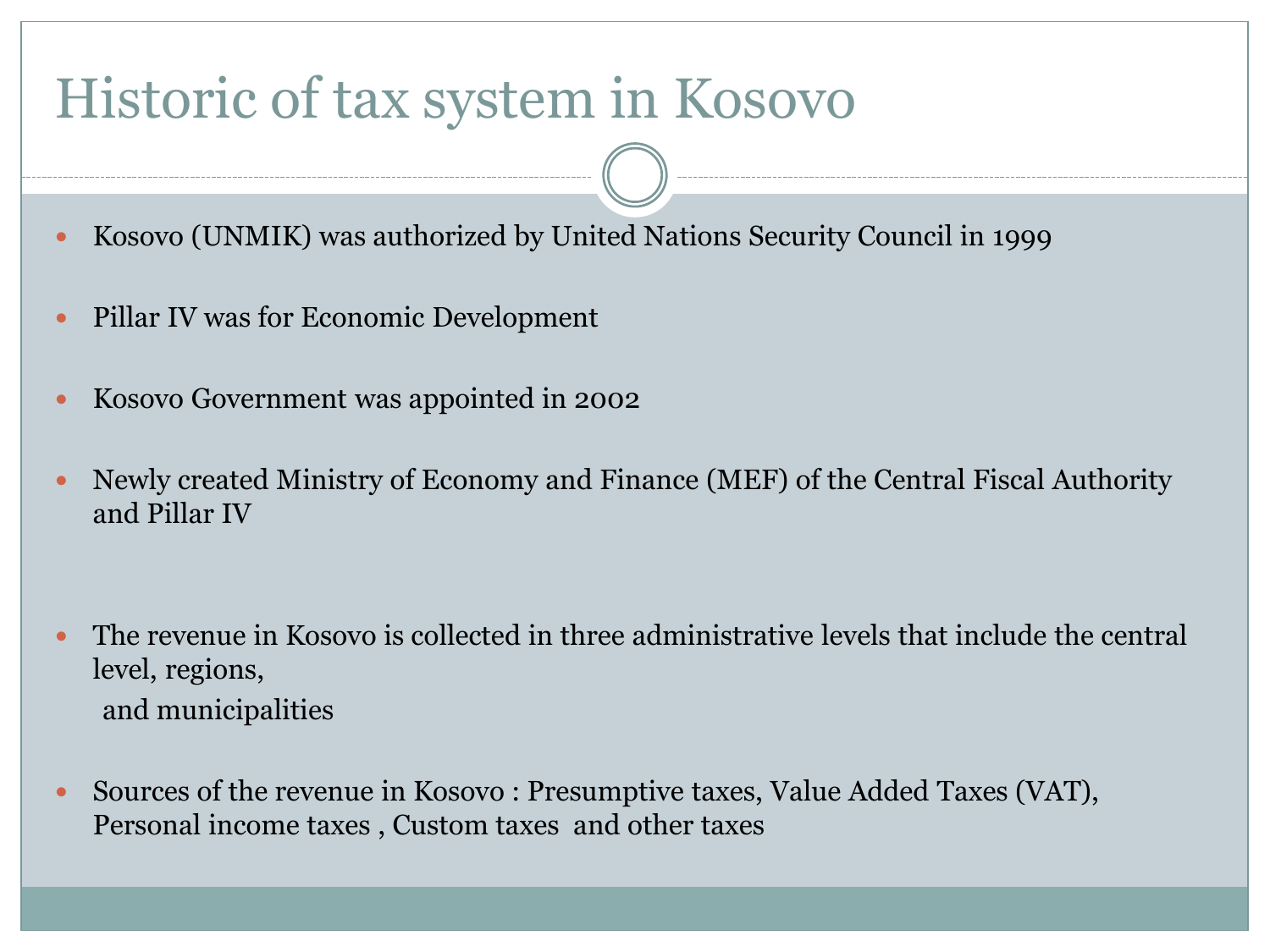# Historic on tax system in Kosovo cont'd



Sigma Balkans Report (2002) : the Revenue collected in Kosovo in 2001 was 16.4 percent of GDP, while the highest taxes were collected at the border .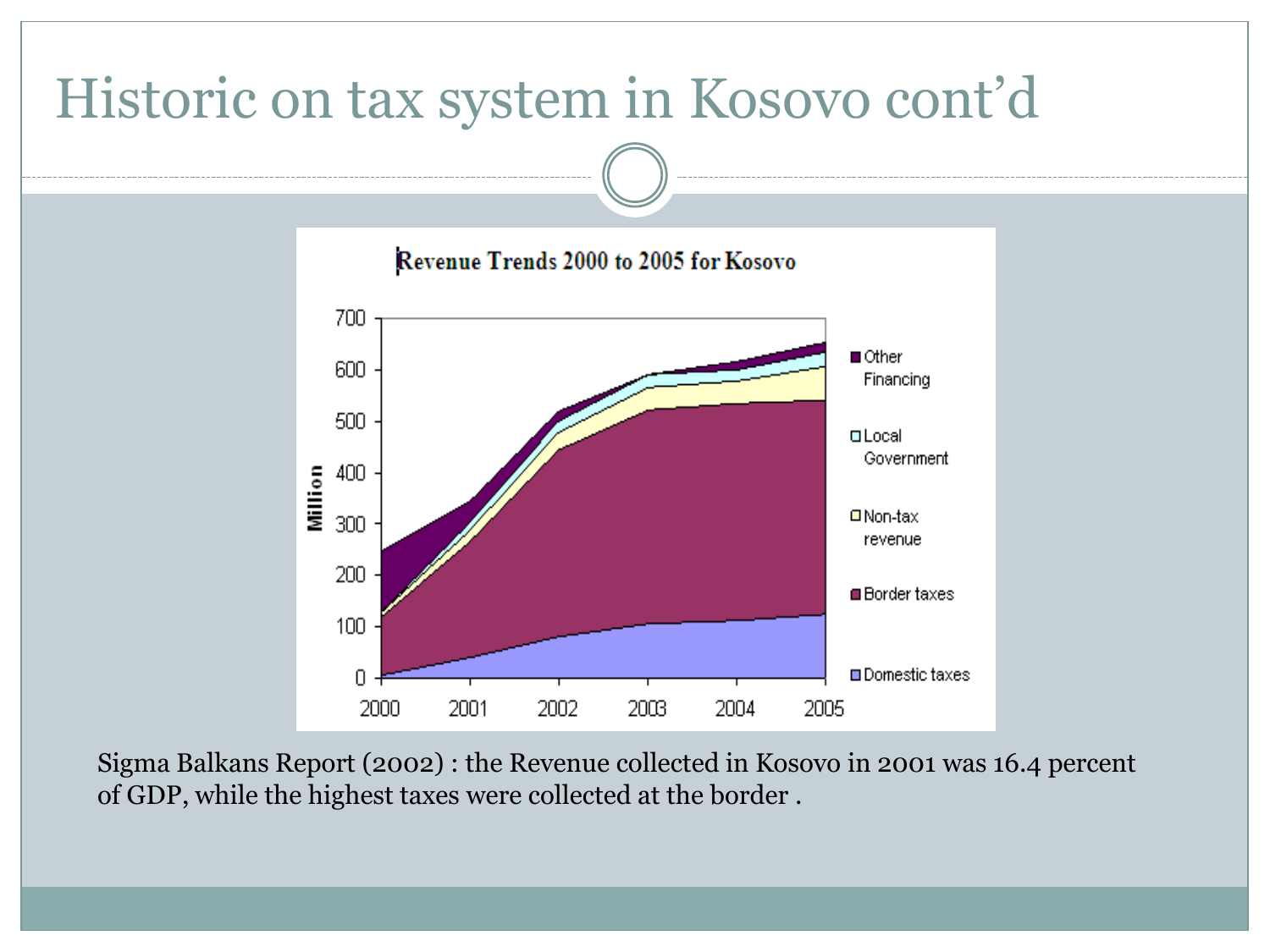

The domestic taxes constitute about 25% of total revenue from taxes while the border taxes constitute on average about 75%.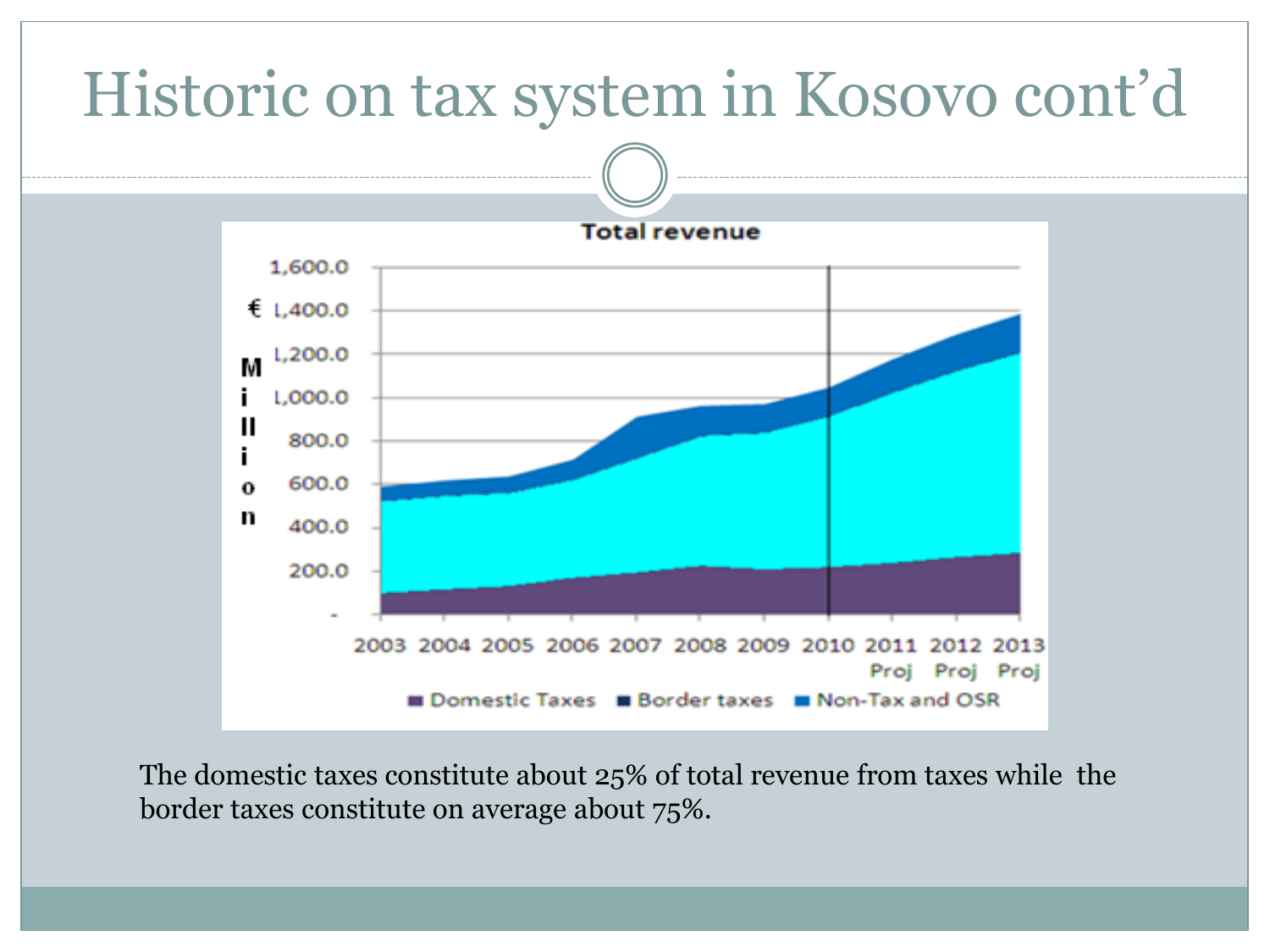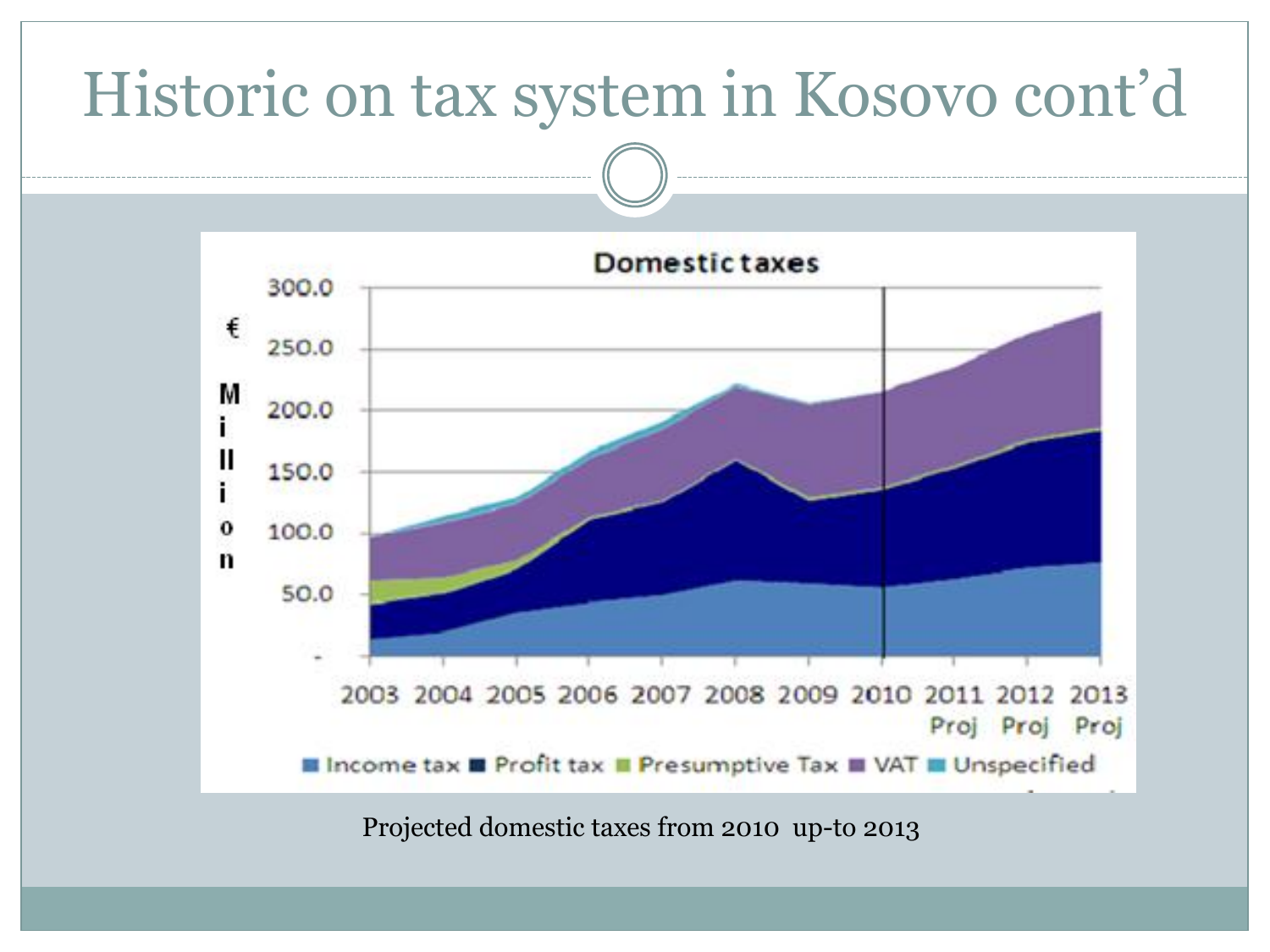

Projected border taxes from 2010 up-to 2013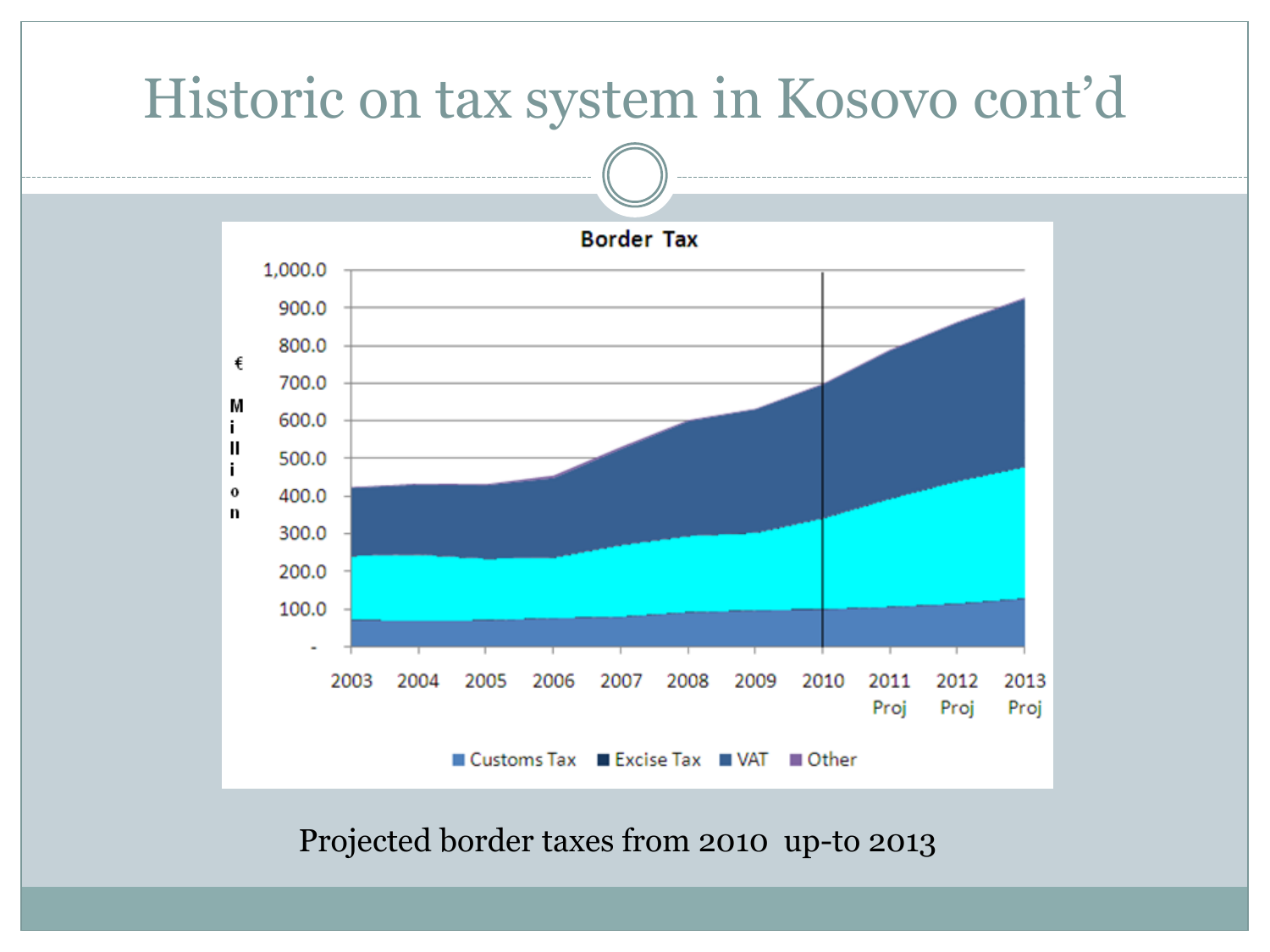### Current Tax System in Kosovo

- Since January 1 2009, Kosovo has introduced a package of changes in tax rates
- Reduction in corporate tax rate from 20% to 10%
- Increase of VAT to 16%
- Excise on tobacco imports has increased from  $\epsilon_{17}$  to  $\epsilon_{21}$  per unit
- Change in the progressive rate in personal income tax
	- The progressive rate in personal income tax

| Table 2.1 The progressive rate in personal income tax |
|-------------------------------------------------------|
| 0% to 960 € per year                                  |
| 5% for annual wages from 961 to 3000 $\in$            |
| Between 3000€ and 5400€, 102€ plus 10% over 3000€     |
| Over 5400 euro, 342 euro plus 20% over 5400 euro      |
| Source Law on Personal Income Tax                     |

Table 2.2 Change in the progressive rate in personal income The progressive rates were reduced to;0% to 960  $\epsilon$  per year 4% for annual wages from 961 to 3000€

Between 3000 € and 5400 €, 81.6 € plus 8% over 3000 €

Over 5400 euro, 273.6 euro plus 10% over 5400 euro

Source Law on Personal Income Tax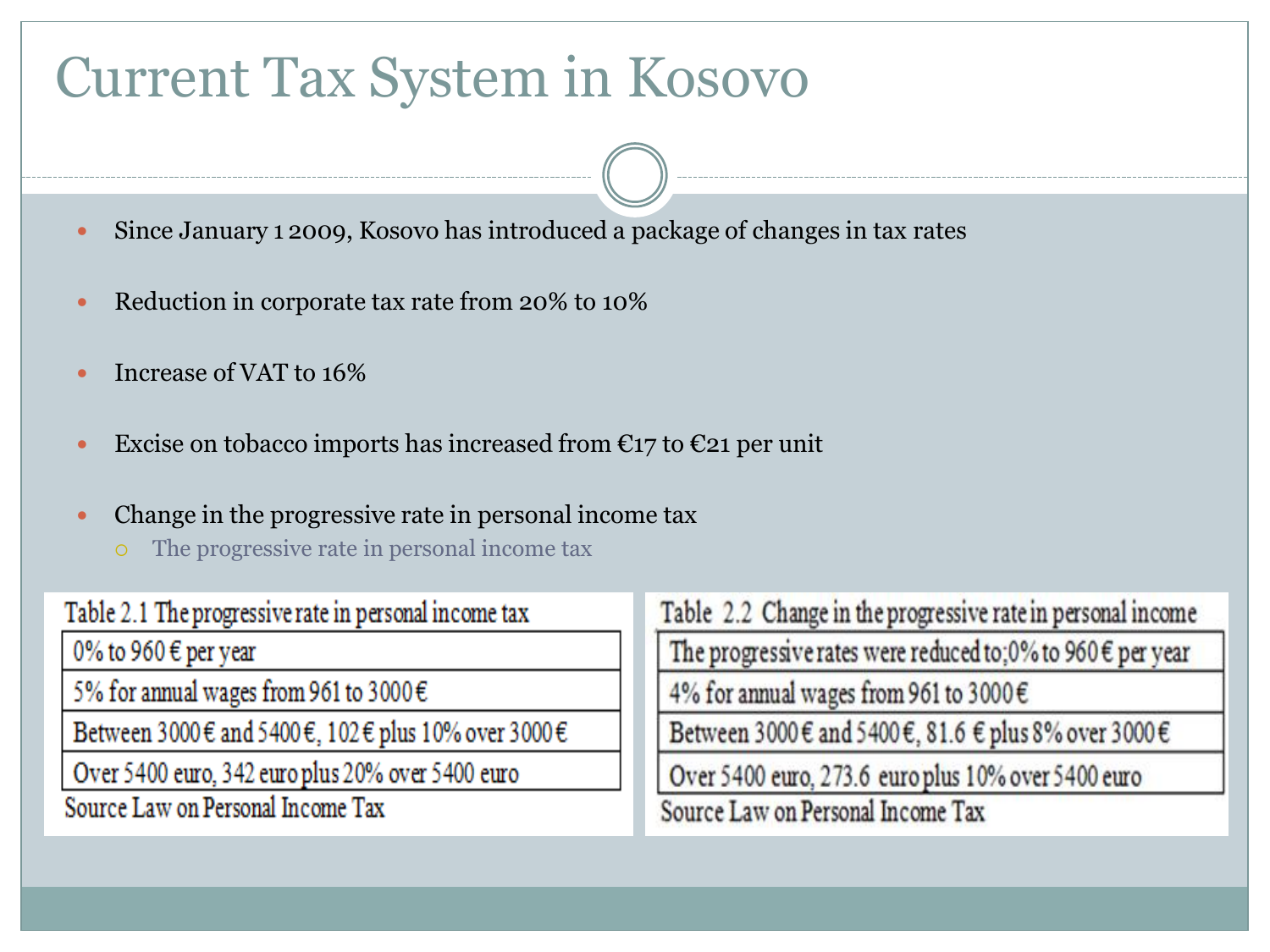# Changing the Value Added Tax in Kosovo

- Differentiation of VAT :
- High Scenario :
	- Increasing standard rate from 16% to 20% and reduced rate to 10%

|                                                                                | 2010   | 2011   | 2012   | 2013   |
|--------------------------------------------------------------------------------|--------|--------|--------|--------|
| Revenue from VAT (million euro)                                                | 428.69 | 591.87 | 634    | 676.25 |
| Revenue Increase (million euro)                                                |        | 163.18 | 205.3  | 247.56 |
| Loses from the reduced rate from (16%)<br>to (10%) for bread, milk, oil, sugar |        | 8.41   | 9.25   | 10.09  |
| Loses from the reduced rate from (16%)<br>to (10%) for fruits and vegetables   |        | 7.02   | 7.69   | 8.36   |
| Loses from the reduced rate from (16%)<br>to (10%) of supply of electricity    |        | 3.87   | 4.33   | 4.8    |
| Loses from the reduced rate from (16%)t<br>o (10%) of supply of drinking water |        | 0.9    | 0.99   | 1.09   |
| <b>Net Revenue Increase Compared with</b><br>2010                              |        | 142.99 | 183.05 | 223.22 |

Source tax administration and Kosovo Customs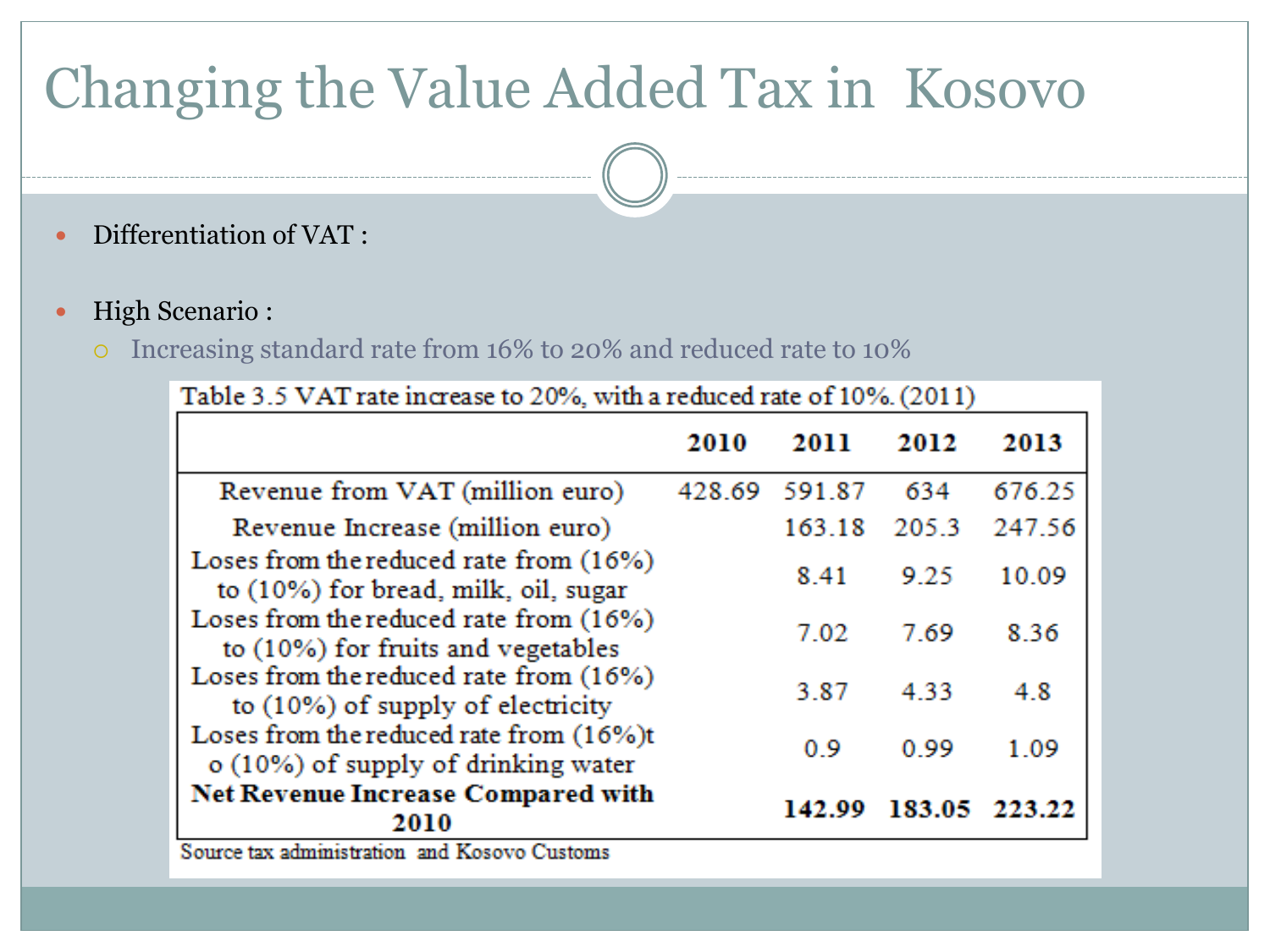### Changing the Value Added Tax in Kosovo cont'd

Medium Scenario

An increase of VAT rate from 16% to 18% and reduced rate of 9%,

| Table 3.6 VAT rate increase to 18%, with a reduced rate of 9%. (2011) |        |        |        |  |  |  |
|-----------------------------------------------------------------------|--------|--------|--------|--|--|--|
| 2010                                                                  | 2011   | 2012   | 2013   |  |  |  |
| 428.69                                                                | 532.69 | 570.6  | 608.63 |  |  |  |
|                                                                       | 104.00 | 141.91 | 179.94 |  |  |  |
|                                                                       | 8.33   | 9.16   | 10.00  |  |  |  |
|                                                                       | 6.96   | 7.62   | 8.28   |  |  |  |
|                                                                       | 3.83   | 4.29   | 4.76   |  |  |  |
|                                                                       | 0.89   | 0.99   | 1.08   |  |  |  |
|                                                                       |        |        |        |  |  |  |
|                                                                       | 83.98  | 119.85 | 155.82 |  |  |  |
|                                                                       |        |        |        |  |  |  |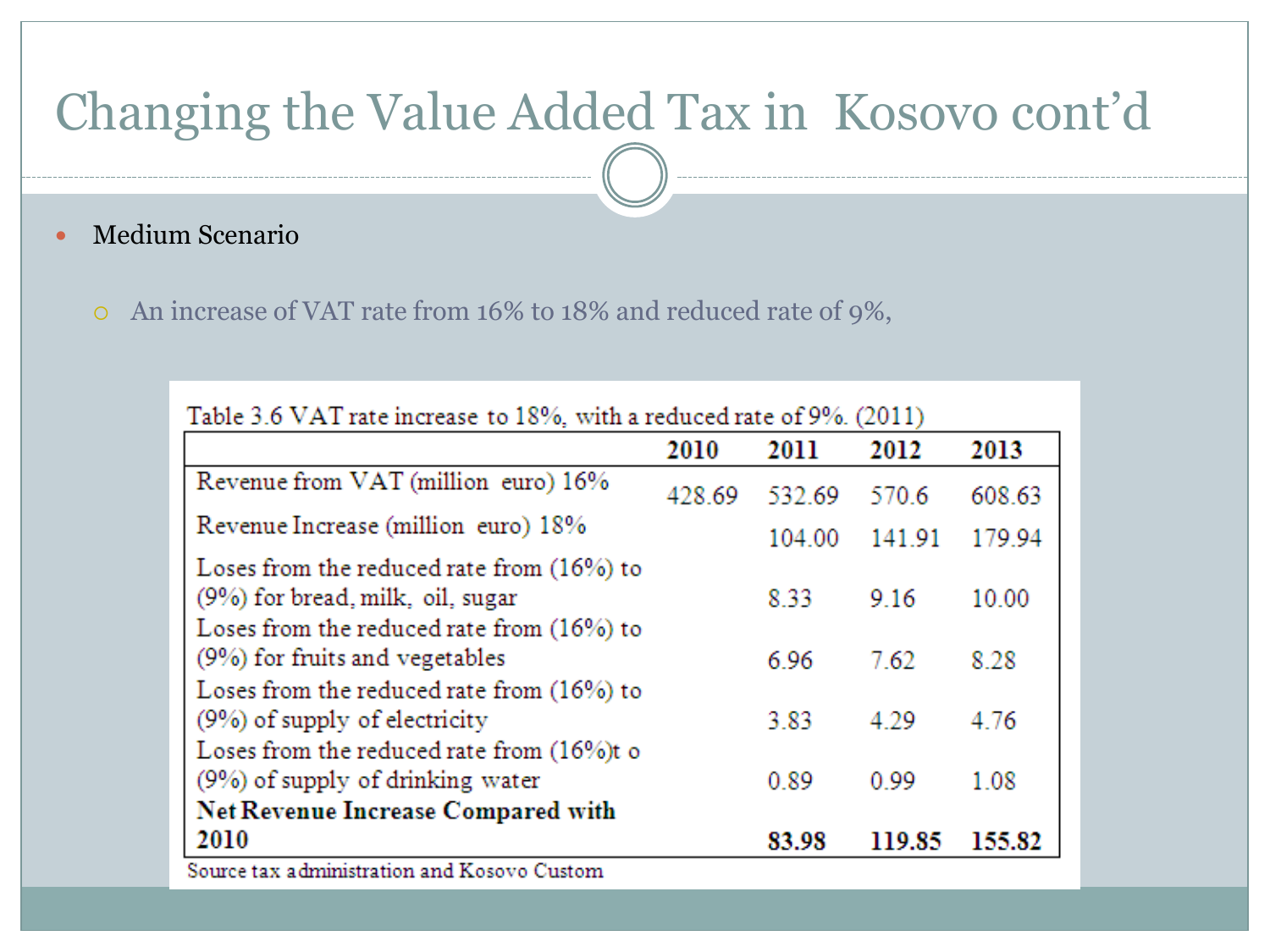### Changing the Value Added Tax in Kosovo and reducing VAT Threshold

- Low Scenario
	- An increase of VAT rate from 16% to 17% and reduced rate of 7%

|  | Table 3.7 VAT rate increase to 17%, with a reduced rate of 7%. (2011) - |  |
|--|-------------------------------------------------------------------------|--|
|--|-------------------------------------------------------------------------|--|

|                                              | 2010   | 2011   | 2012   | 2013   |
|----------------------------------------------|--------|--------|--------|--------|
| Revenue from VAT (million euro) 16%          | 428.69 | 503.09 | 538.90 | 574.81 |
| Revenue Increase (million euro)17%           |        | 74.40  | 110.21 | 146.12 |
| Loses from the reduced rate from (16%)       |        |        |        |        |
| to (7%) for bread, milk, oil, sugar          |        | 8.18   | 8.99   | 9.81   |
| Loses from the reduced rate from (16%)       |        |        |        |        |
| to (7%) for fruits and vegetables            |        | 6.83   | 7.48   | 8.13   |
| Loses from the reduced rate from (16%)       |        |        |        |        |
| to $(7%)$ of supply of electricity           |        | 3.76   | 4.22   | 4.67   |
| Loses from the reduced rate from (16%)t      |        |        |        |        |
| $\circ$ (7%) of supply of drinking water     |        | 0.87   | 0.97   | 1.06   |
| Net Revenue Increase Compared with           |        |        |        |        |
| 2010                                         |        | 54.76  | 88.55  | 122.45 |
| Source tax administration and Kosovo Customs |        |        |        |        |

• Lowering VAT Threshold from  $\epsilon$ 50,000 to  $\epsilon$ 30,000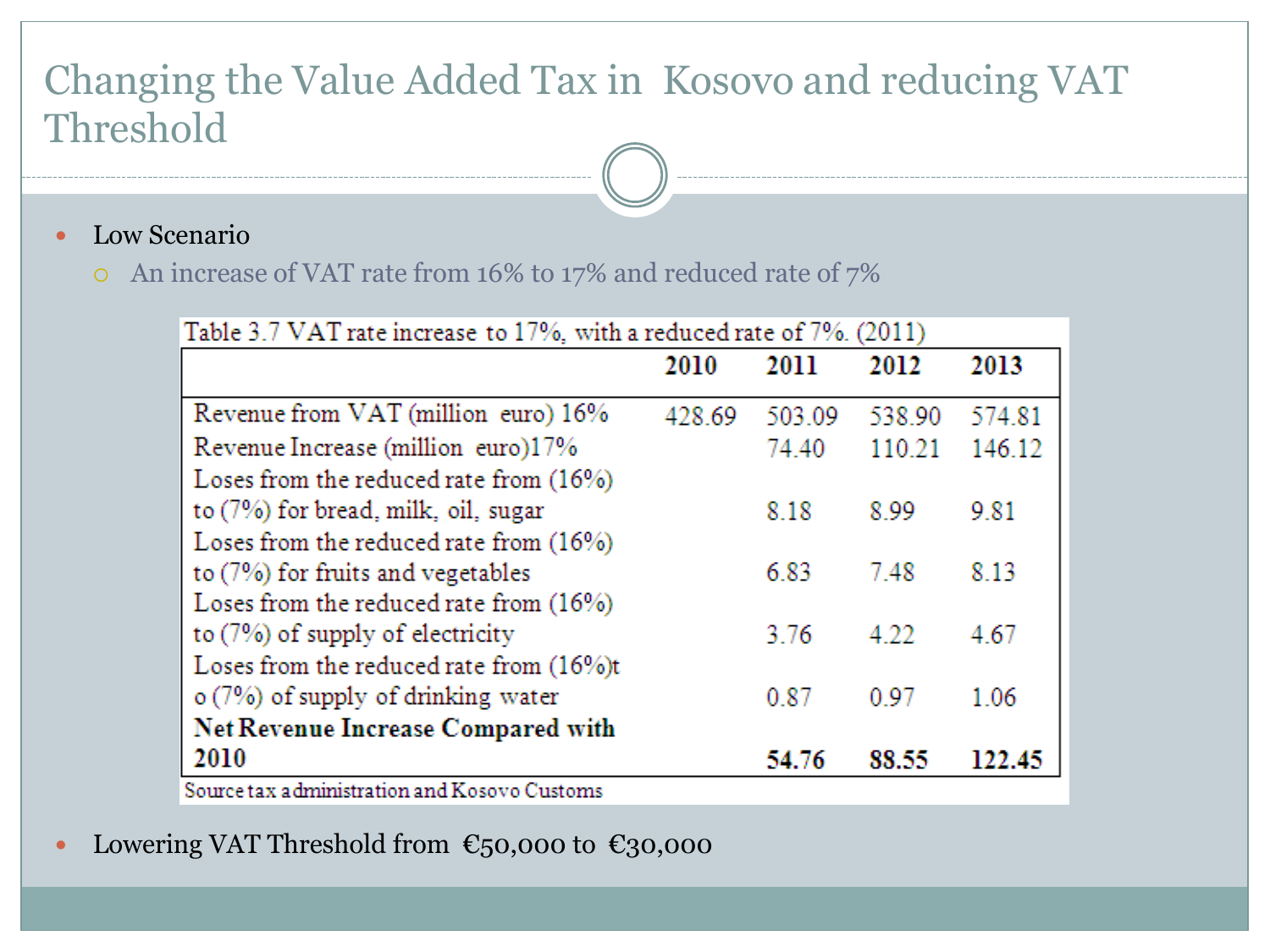### Excise tax on luxury goods

• Increase of Tobacco Excise duty

| Table 4.1 Revenues for tobacco excise scenarios from 21 existing rate to 25, 35 or 50 $\epsilon$ |                |                |                |               |               |                |  |
|--------------------------------------------------------------------------------------------------|----------------|----------------|----------------|---------------|---------------|----------------|--|
|                                                                                                  |                |                | 2009           |               |               |                |  |
|                                                                                                  | Quantity<br>in | <b>Customs</b> | <b>Customs</b> |               |               |                |  |
| <b>Excise</b>                                                                                    | kg.            | base           | duty           | <b>Excise</b> | <b>VAT</b>    | <b>TOTAL</b>   |  |
|                                                                                                  |                |                |                |               |               |                |  |
| 21 Euro                                                                                          | 2,833,363.67   | 38,401,470.16  | 3,840,147.02   | 59,500,637.07 | 16,278,760.68 | 79,619,544.77  |  |
| 25 Euro                                                                                          | 2,748,834.98   | 37,255,826.31  | 3,725,582.63   | 68,896,543.22 | 17,580,472.35 | 90,202,598.19  |  |
| 35 Euro                                                                                          | 2,536,332.68   | 34,375,716.06  | 3,437,571.58   | 92,342,627.57 | 20,824,946.45 | 116,605,145.59 |  |
| 50 Euro                                                                                          | 2,217,579.23   | 30,055,550.68  | 3,005,555.07   | 110,878,96133 | 23,030,410.73 | 136,914,927.13 |  |

Three scenarios low, medium, and high; the first scenario is an increase with  $\epsilon_4$ ; the second  $\epsilon$ 10; and the third an increase with  $\epsilon$ 29.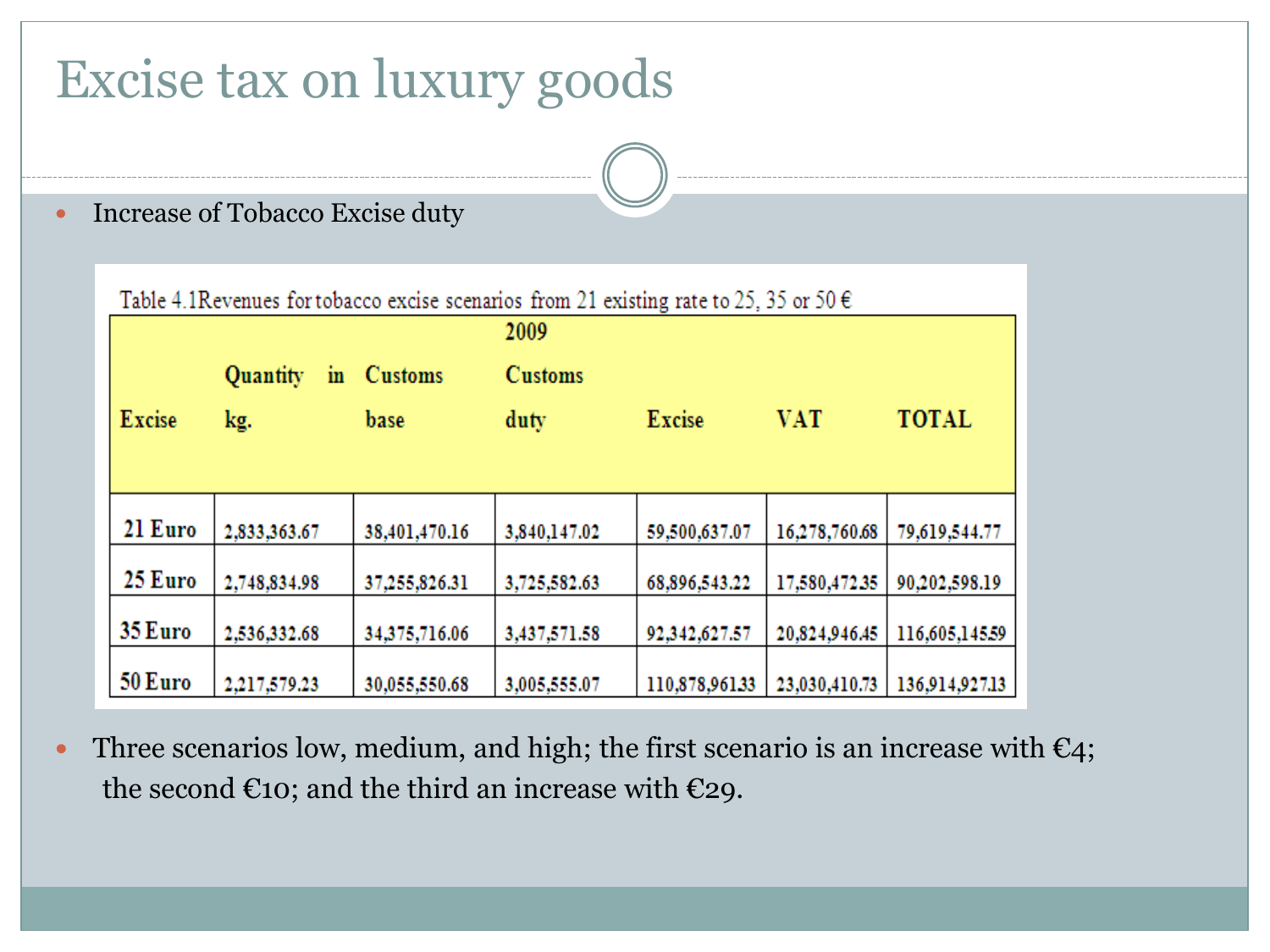# Excise tax on luxury goods cont'd

Increase of Excise Duty for alcohol beverages

Hypothetical application of alcohol excise duty rates from other countries to Kosovo (€ per hectoliter):



Most of other countries have higher average of excise duty than Kosovo.

#### Scenarios of Alcohol Beverages:

|                      | Excise rate             | Project excise        |
|----------------------|-------------------------|-----------------------|
|                      |                         | revenues              |
| Current excise duty  | 300 euro per hectolitre | 3.5 million           |
| Low scenario         | 400 euro per hectolitre | $4.4$ million $^{24}$ |
| Medium scenario      | 500 euro per hectolitre | 5.5 million $25$      |
| <b>High scenario</b> | 600 euro per hectolitre | $6.5$ million $26$    |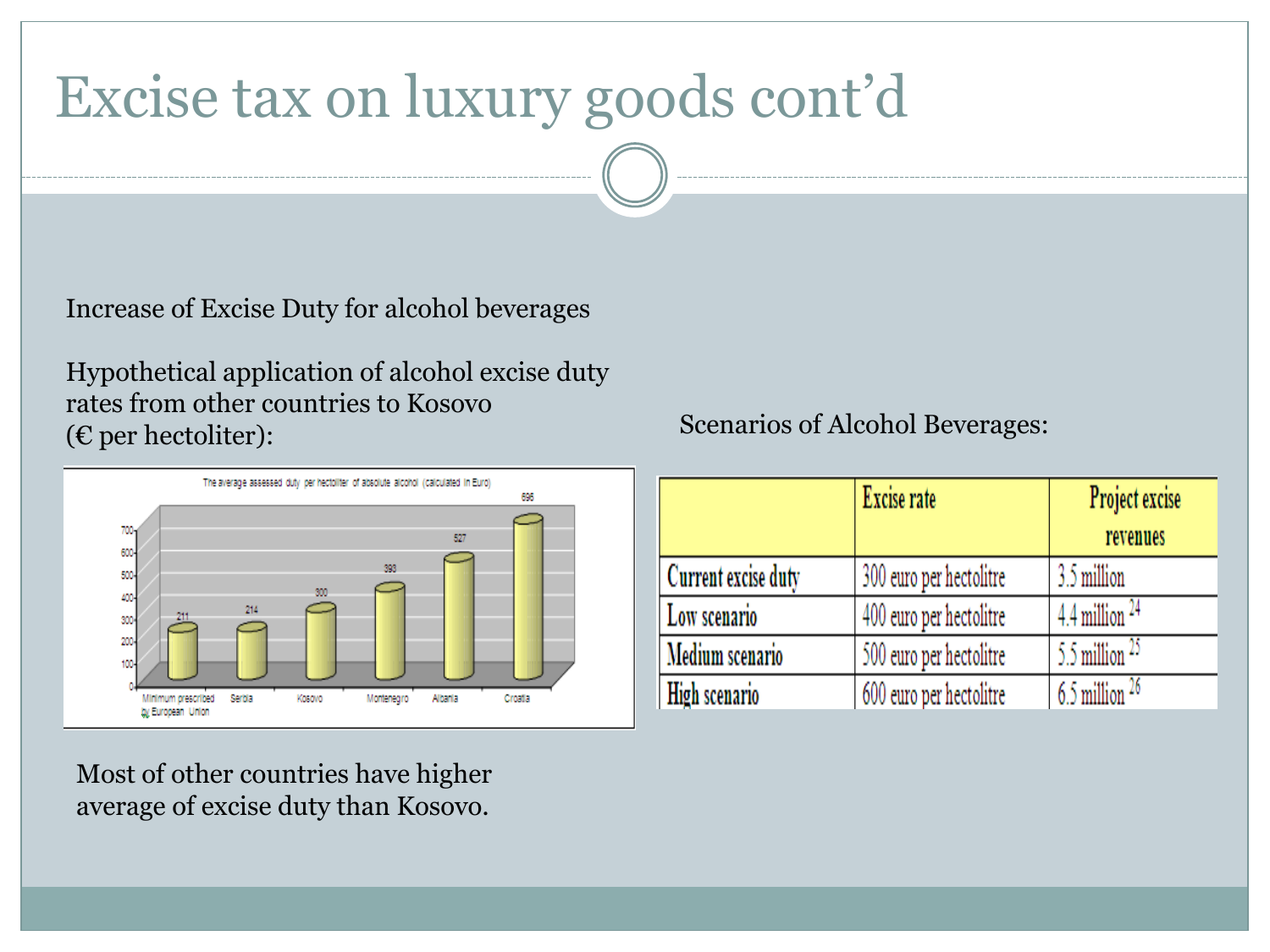### Change of Excise Duty for Vehicles

#### Scenario 1:

- The assumption that the allowed vehicle age is 8 to 10 years would bring 3000 vehicles more per year and with no changes to excise duties,
- Revenue increase of 2.5 million Euros is projected.

| Age         | Price at<br>time of<br>import<br>(assessment) | Custom<br>duties | <b>Excise</b> | Value  | <b>VAT</b> | <b>Total</b><br>average<br>revenue<br>by<br>vehicle | Number of<br>imported<br>vehicles<br>(assessment) | <b>Total</b><br>revenues |
|-------------|-----------------------------------------------|------------------|---------------|--------|------------|-----------------------------------------------------|---------------------------------------------------|--------------------------|
| 10          | 3000                                          | 300              | 500           | 3,800  | 608        | 1,408                                               | 2550                                              | 3,590,400                |
| 9           | 3500                                          | 350              | 500           | 4,350  | 696        | 1,546                                               | 2465                                              | 3,810,890                |
| 8           | 3,421                                         | 342              | 500           | 4.263  | 682        | 1,524                                               | 2295                                              | 3,498,216                |
|             | 4,277                                         | 428              | 500           | 5,204  | 833        | 1,760                                               | 2125                                              | 3,740,736                |
| 6           | 4,277                                         | 428              | 500           | 5,204  | 833        | 1,760                                               | 1870                                              | 3,291,848                |
| 5           | 5,987                                         | 599              | 500           | 7,086  | 1,134      | 2,232                                               | 1955                                              | 4,364,508                |
| 4           | 5,987                                         | 599              | 500           | 7,086  | 1,134      | 2,232                                               | 1275                                              | 2,846,418                |
| 3           | 8,553                                         | 855              | 500           | 9,909  | 1,585      | 2,941                                               | 935                                               | 2,749,548                |
| 2           | 8,553                                         | 855              | 500           | 9,909  | 1,585      | 2,941                                               | 850                                               | 2,499,589                |
|             | 11,119                                        | 1,112            | 500           | 12,731 | 2,037      | 3,649                                               | 765                                               | 2,791,409                |
| $\mathbf 0$ | 11,975                                        | 1,197            | 500           | 13,672 | 2,188      | 3,885                                               | 1013                                              | 3,935,475                |

Total

37,119,037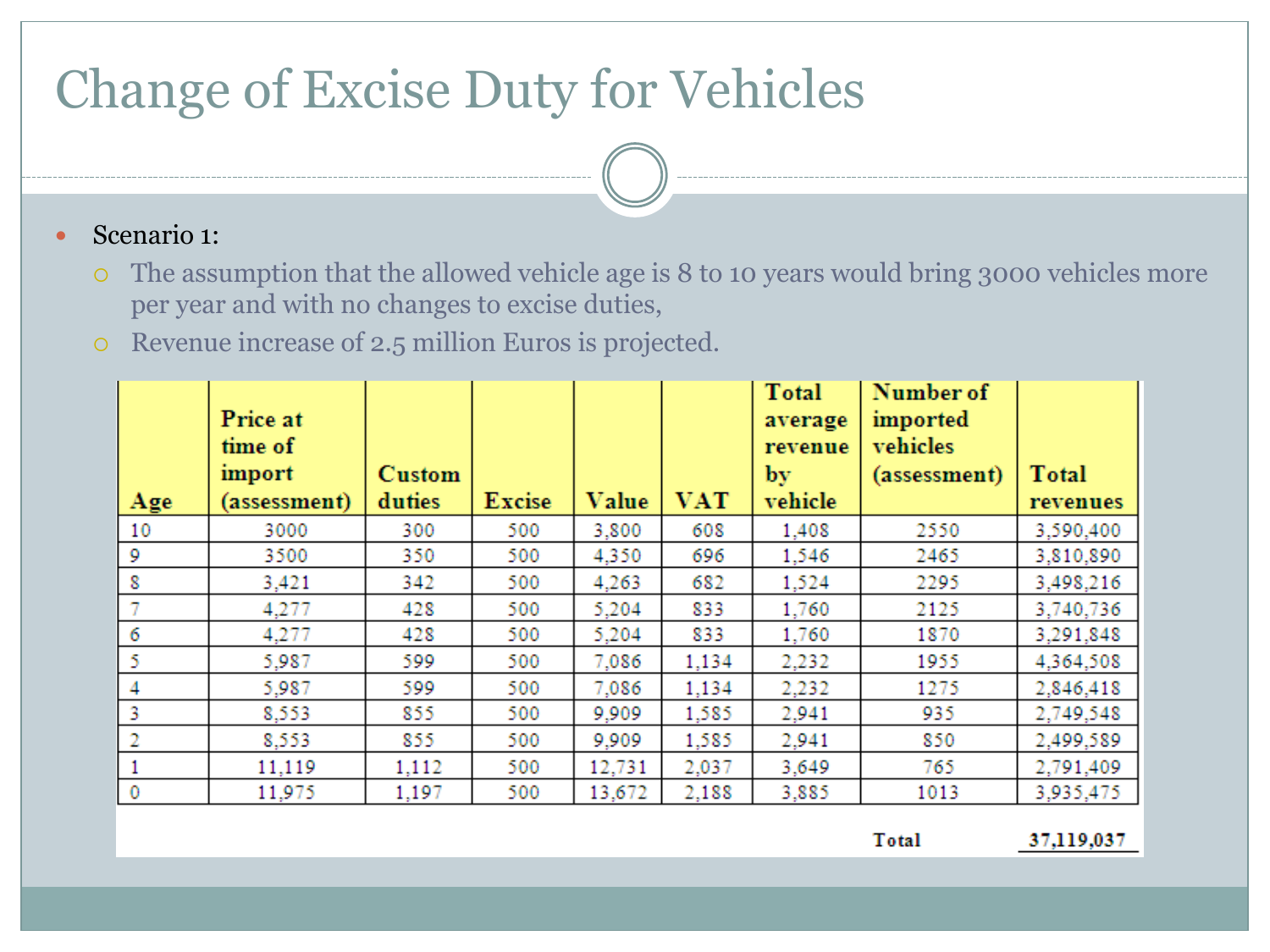# Change of Excise Duty for Vehicles cont'd

#### Scenario 2:

- The assumption that the allowed vehicle age is 8 to 10 years would bring 3000 vehicles more per year and with moderate raise in excise duty
- Generates revenue of 9,9 million Euros more.

| Age          | Price at<br>time of<br>import<br>(assessment) | <b>Custom</b><br>duties | <b>Excise</b> | Value  | <b>VAT</b> | <b>Total</b><br>average<br>revenue<br>by'<br>vehicle | Number of<br>imported<br>vehicles<br>(assessment) | <b>Total</b><br>revenues |
|--------------|-----------------------------------------------|-------------------------|---------------|--------|------------|------------------------------------------------------|---------------------------------------------------|--------------------------|
| 10           | 3000                                          | 300                     | 1,100         | 4,400  | 704        | 2,104                                                | 2550                                              | 5,365,200                |
| 9            | 3500                                          | 350                     | 1,100         | 4,950  | 792        | 2,242                                                | 2465                                              | 5,526,530                |
| 8            | 3,421                                         | 342                     | 900           | 4,663  | 746        | 1,988                                                | 2295                                              | 4,563,096                |
| $\tau$       | 4,277                                         | 428                     | 900           | 5,604  | 897        | 2,224                                                | 2125                                              | 4,726,736                |
| 6            | 4,277                                         | 428                     | 900           | 5,604  | 897        | 2,224                                                | 1870                                              | 4,159,528                |
| 5            | 5,987                                         | 599                     | 700           | 7,286  | 1,166      | 2,464                                                | 1955                                              | 4,818,068                |
| 4            | 5,987                                         | 599                     | 700           | 7,286  | 1,166      | 2,464                                                | 1275                                              | 3,142,218                |
| 3            | 8,553                                         | 855                     | 700           | 10,109 | 1,617      | 3,173                                                | 935                                               | 2,966,468                |
| 2            | 8,553                                         | 855                     | 500           | 9,909  | 1,585      | 2,941                                                | 850                                               | 2,499,589                |
| $\mathbf{1}$ | 11,119                                        | 1,112                   | 500           | 12,731 | 2,037      | 3,649                                                | 765                                               | 2,791,409                |
| $\mathbf 0$  | 11,975                                        | 1,197                   | 500           | 13,672 | 2,188      | 3,885                                                | 1013                                              | 3,935,475                |
|              |                                               |                         |               |        |            |                                                      | Total                                             | 44,494,317               |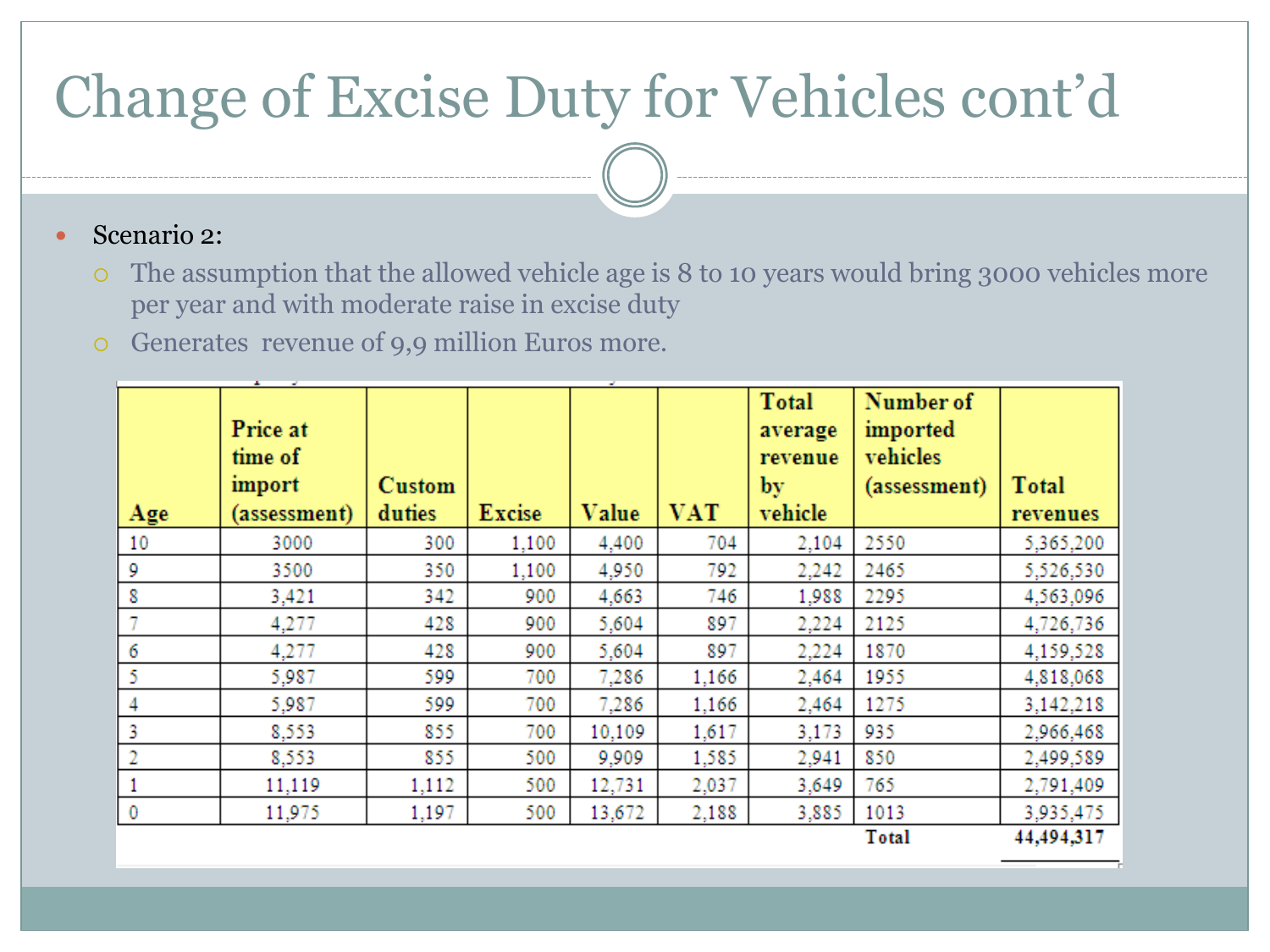### Change of Excise Duty for Vehicles cont'd

• Scenario 3:

#### **Revenues from combined revenues by cubic volume and age**

| Excise on age                                                                       | Number of<br>vehicles                          | Price at<br>import                                   | Aggregate<br>value                                                          | Aggregate<br>customs                                                | Aggregate<br>excise<br>duty                                      | VAT                                                                      | Revenues                                                                                  |
|-------------------------------------------------------------------------------------|------------------------------------------------|------------------------------------------------------|-----------------------------------------------------------------------------|---------------------------------------------------------------------|------------------------------------------------------------------|--------------------------------------------------------------------------|-------------------------------------------------------------------------------------------|
| 0<br>1 to 4 years<br>5 to 8 years<br>9 to 12 years<br>13-16 years<br>Over 17        | 700<br>4,000<br>5,400<br>4,300<br>2,700<br>900 | 12,000<br>10,000<br>4,000<br>3,000<br>2,000<br>1,000 | 8,400,000<br>40,000,000<br>21,600,000<br>12,900,000<br>5,400,000<br>900,000 | 840,000<br>4,000,000<br>2,160,000<br>1,290,000<br>540,000<br>90,000 | 0<br>600,000<br>1,620,000<br>3,010,000<br>2,970,000<br>1,395,000 | 1,386,000<br>7,136,000<br>4,060,800<br>2,752,000<br>1,425,600<br>381,600 | 2,226,000<br>11,736,000<br>7,840,800<br>7,052,000<br>4,935,600<br>1,866,600<br>35,657,000 |
| Excise on cubic volume                                                              |                                                |                                                      |                                                                             |                                                                     |                                                                  |                                                                          |                                                                                           |
| Up to 1600<br>Up to 2000<br>2001-2500<br>2501-3000<br>3001-3500<br><b>Over 3501</b> | 4,000<br>9,000<br>2,769<br>700<br>372<br>1,159 | 800<br>1,000<br>2,000<br>3,000<br>4,000<br>10,000    | 3,200,000<br>9,000,000<br>5,538,000<br>2,100,000<br>1,488,000<br>11,590,000 | 320,000<br>900,000<br>553,800<br>210,000<br>148,800<br>1,159,000    | 0<br>100,000<br>400,000<br>1,050,000<br>2,000,000<br>6,500,000   | 563,200<br>1,600,000<br>1,038,688<br>537,600<br>581,888<br>3,079,840     | 883,200<br>2,600,000<br>1,992,488<br>1,797,600<br>2,730,688<br>10,738,840<br>20,742,816   |
| <b>Total revenues</b>                                                               |                                                |                                                      |                                                                             |                                                                     |                                                                  |                                                                          | 56,399,816                                                                                |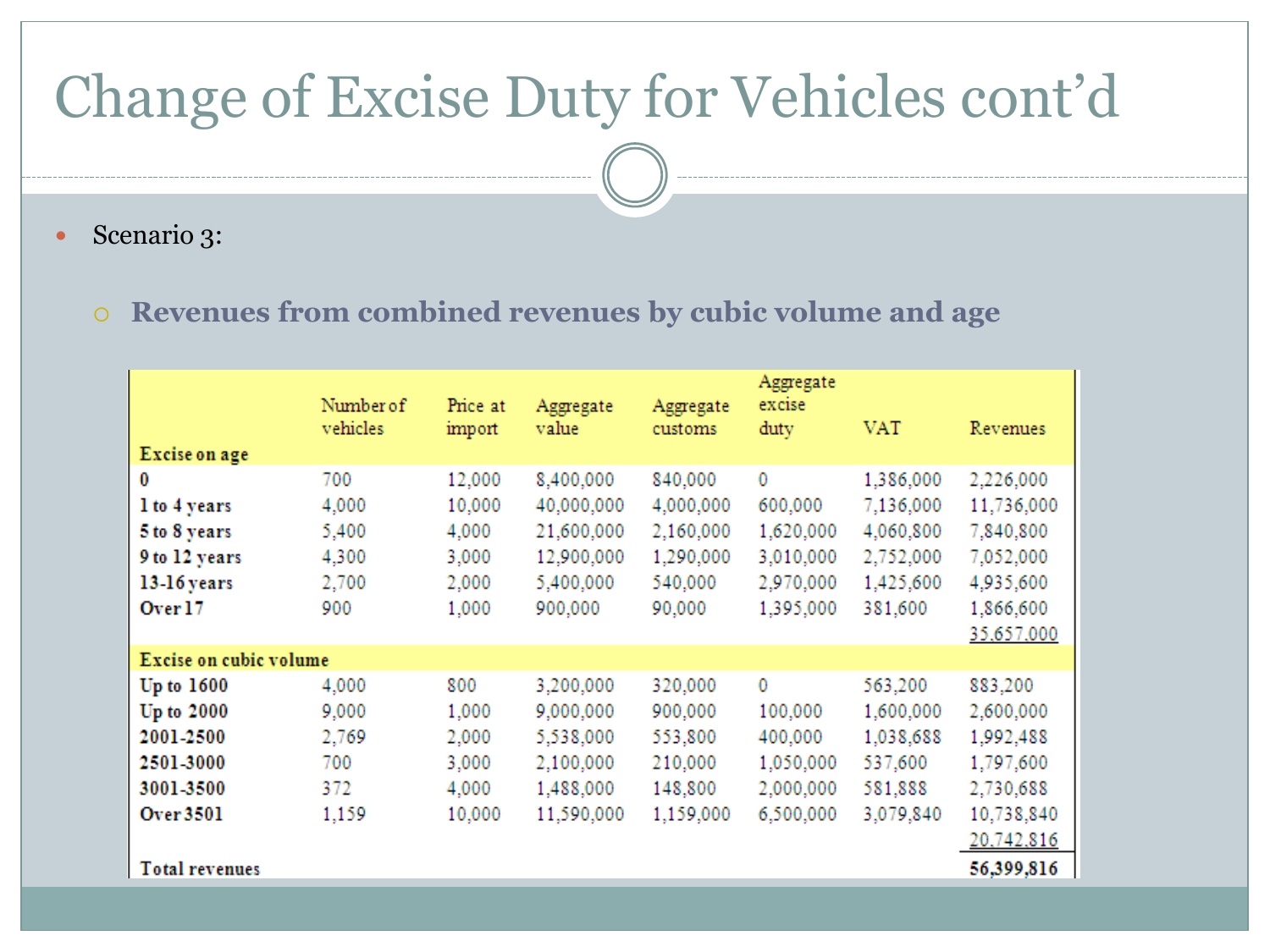### **Tax on transfer of real estate and vehicles**

#### Tax on real estate transactions Tax on vehicle transaction

| The number of real estate transactions |                |
|----------------------------------------|----------------|
| (estimated)                            | 11037          |
| Average value of transaction           |                |
| (estimated)                            | 40000          |
|                                        |                |
| Total transactions value               | 441,480,000.00 |
|                                        |                |
| Low scenario 1: revenues from 2% tax   |                |
| on transactions                        | 8,829,600.00   |
|                                        |                |
| Medium scenario 2: revenues from       |                |
| 3% tax on transactions                 | 13,244,400.00  |
| High scenario 3: revenues from 5%      |                |
| tax on transactions                    | 22,074,000.00  |

| Number of vehicle transactions    | 55,700.00€         |
|-----------------------------------|--------------------|
| Average value per transaction     | 1,500.00€          |
| Total value of transactions       | 83,550,000.00€     |
| Law scenario 1. Revenues from 2%  |                    |
| tax                               | $1,671,000.00 \in$ |
| Medium scenario 2. Revenues from  |                    |
| $3%$ tax                          | 2,506,500.00 €     |
|                                   |                    |
| High scenario 3. Revenues from 5% | 4,177,500.00€      |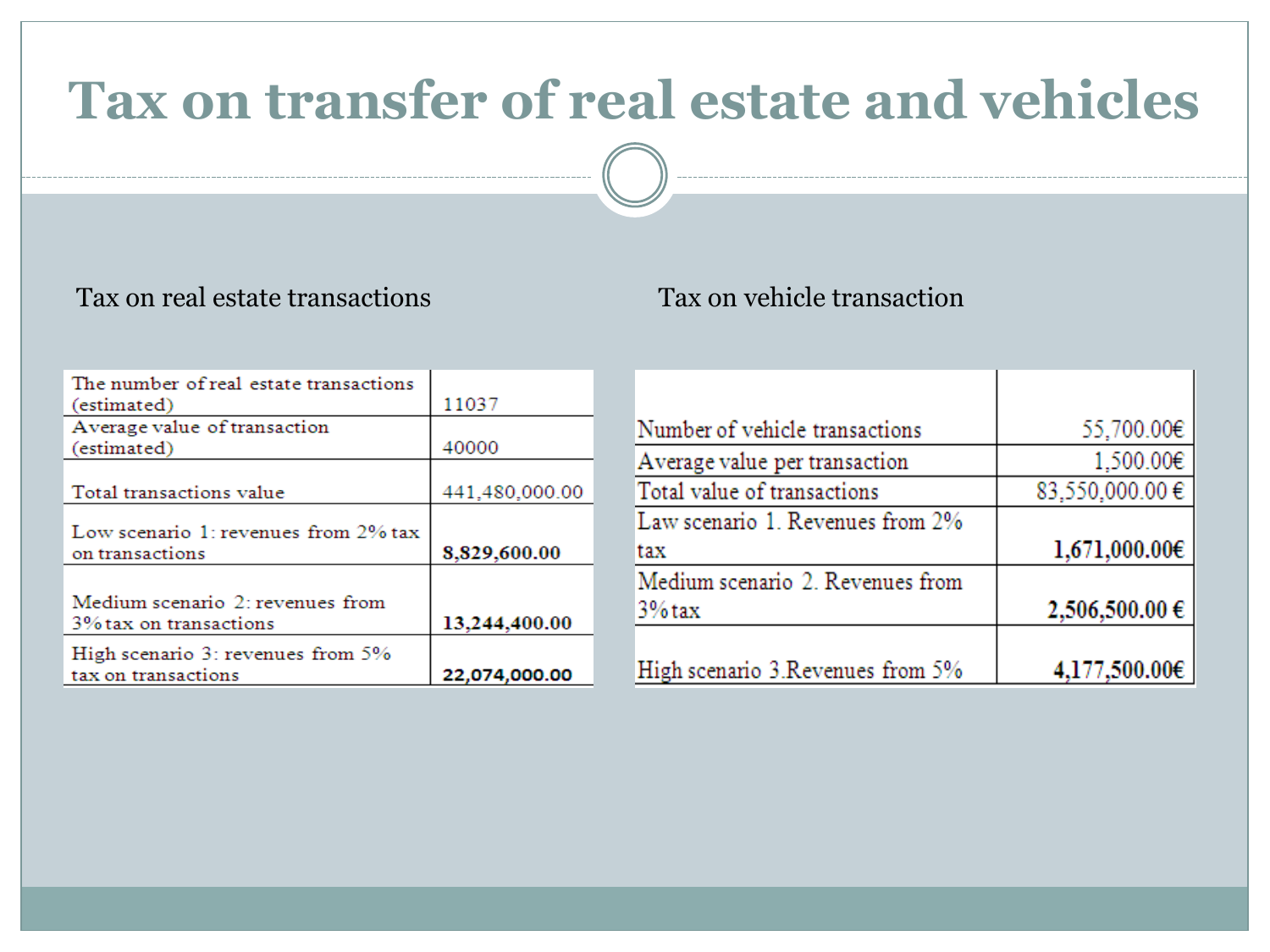### Final discussions and Recommendations

- Concerning the economic situation of Kosovo from all three proposed scenarios the best is the *Low scenario;*
	- To increase the standard VAT rate from 16% to 17% and the low rate 7%.
- **Advantages of VAT differentiation:**
	- Good step for the leaving standard for the population and does not affect too much in prices.
	- Calculations of the CPI show that the prices of this scenario do not increase the prices.
	- essential goods will become cheaper and VAT does not increase by large percentage.
	- By applying a new law ,Kosovo will be in line with EU standards and VAT Directive.
	- VAT will generate more revenues by raisin consumption.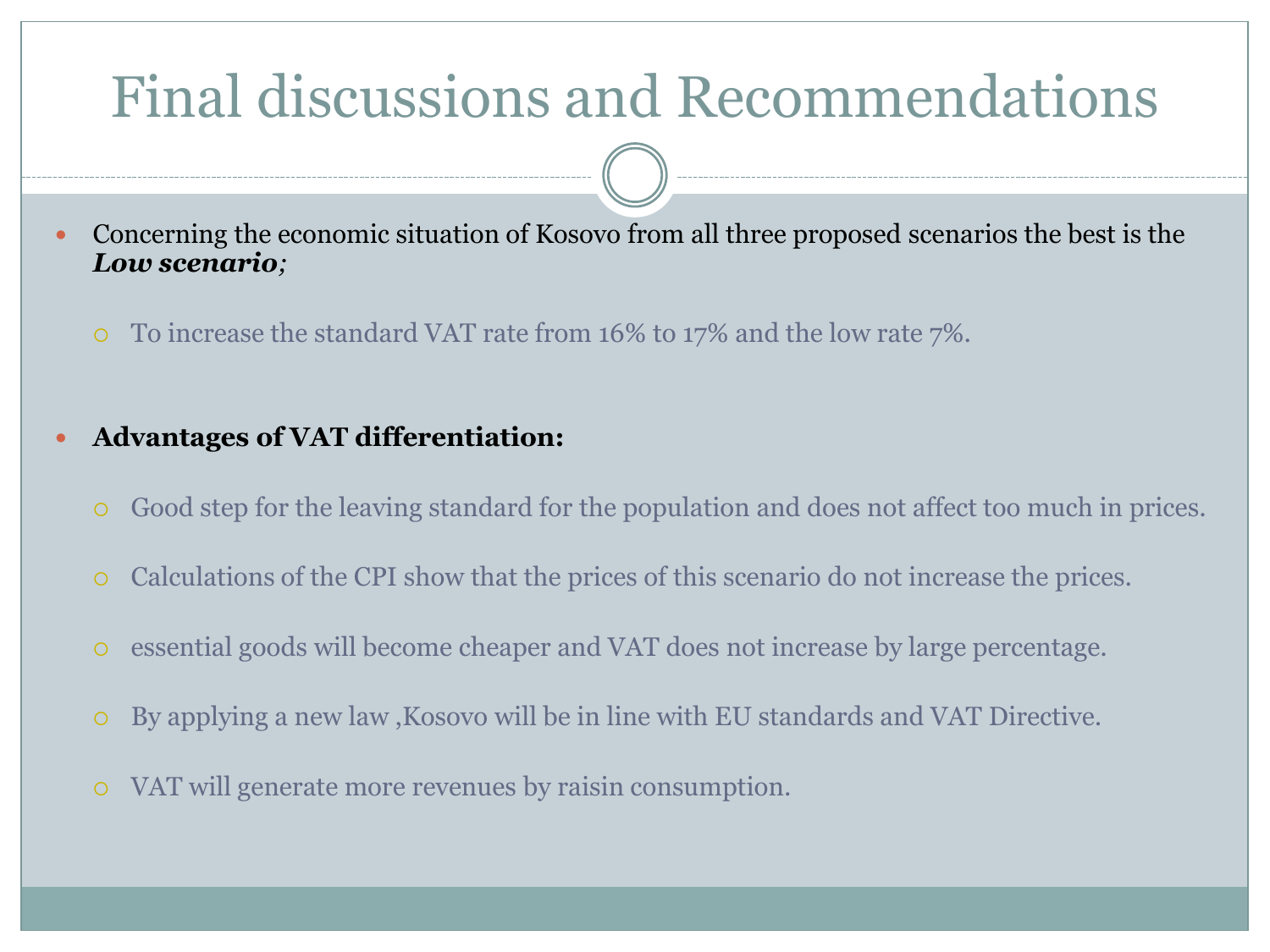### Final discussions and Recommendations cont'd

### **Disadvantages of VAT increase:**

- Reactions by the media on the price increases that will affect the population;
- Businesses will increase the price because of VAT increasing;
- KTA cost.

#### **Lowering VAT Threshold:**

 By raising the tax base for collecting this tax and fighting business informality will generate 8 million euro revenues CAFAO Cost benefit analysis.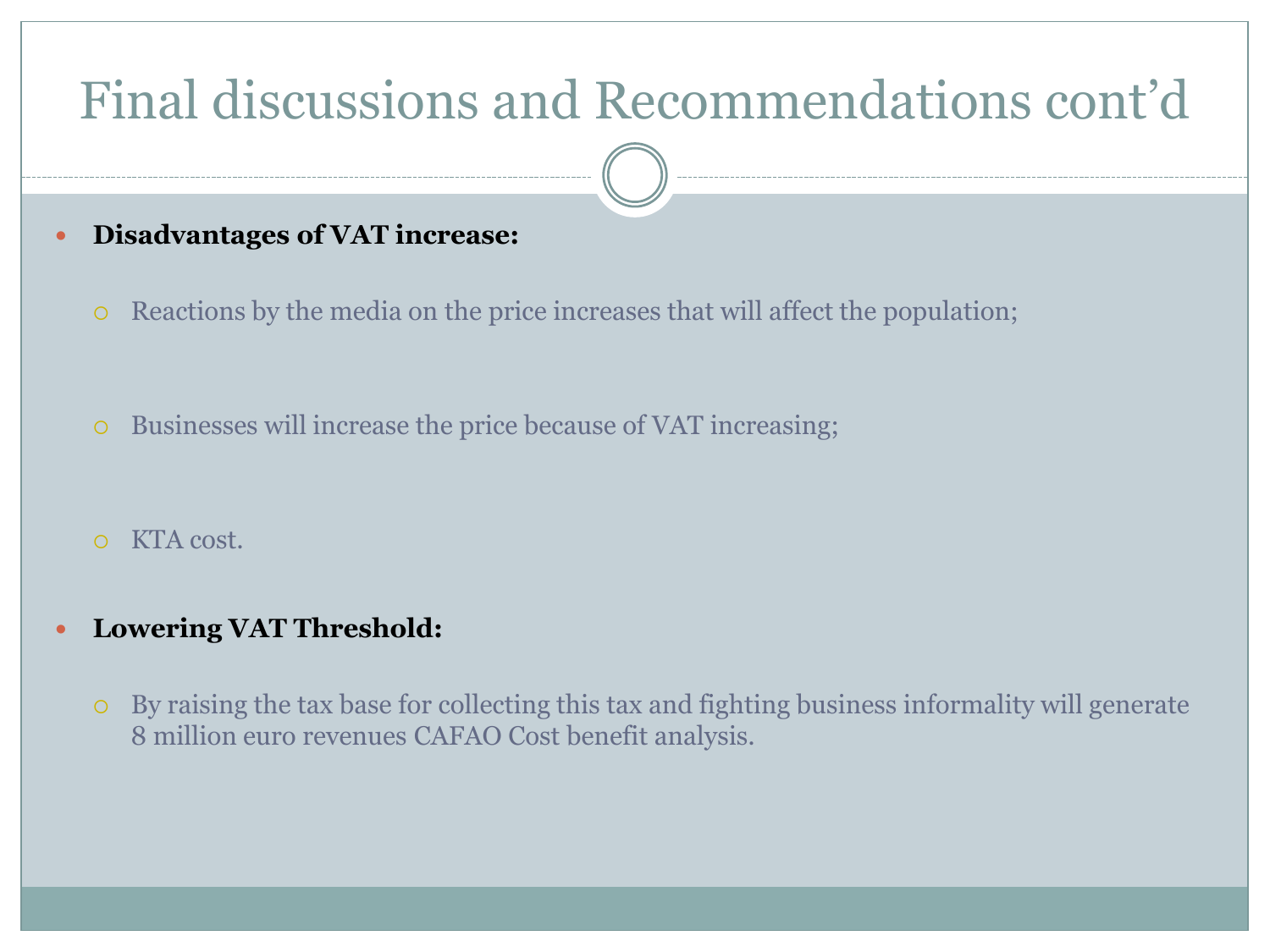# Intervention of Excise on Luxury Goods

- Excise's purpose :
	- Fiscal instrument of the government ;
	- To discourage consumption of some specific products ;
	- To ensure equality of consumption taxes ;
	- To push customers to the products select supply or use.
- Increase of Excise tax in Tobacco:
	- The best scenario is considered the low scenario which goes increase on 25 euro per unit and this increase will bring more revenues from this tax 11.75 mil euro;
	- Avoids fiscal evasion;
	- Reduces cigarette consumption and this will result on health of population;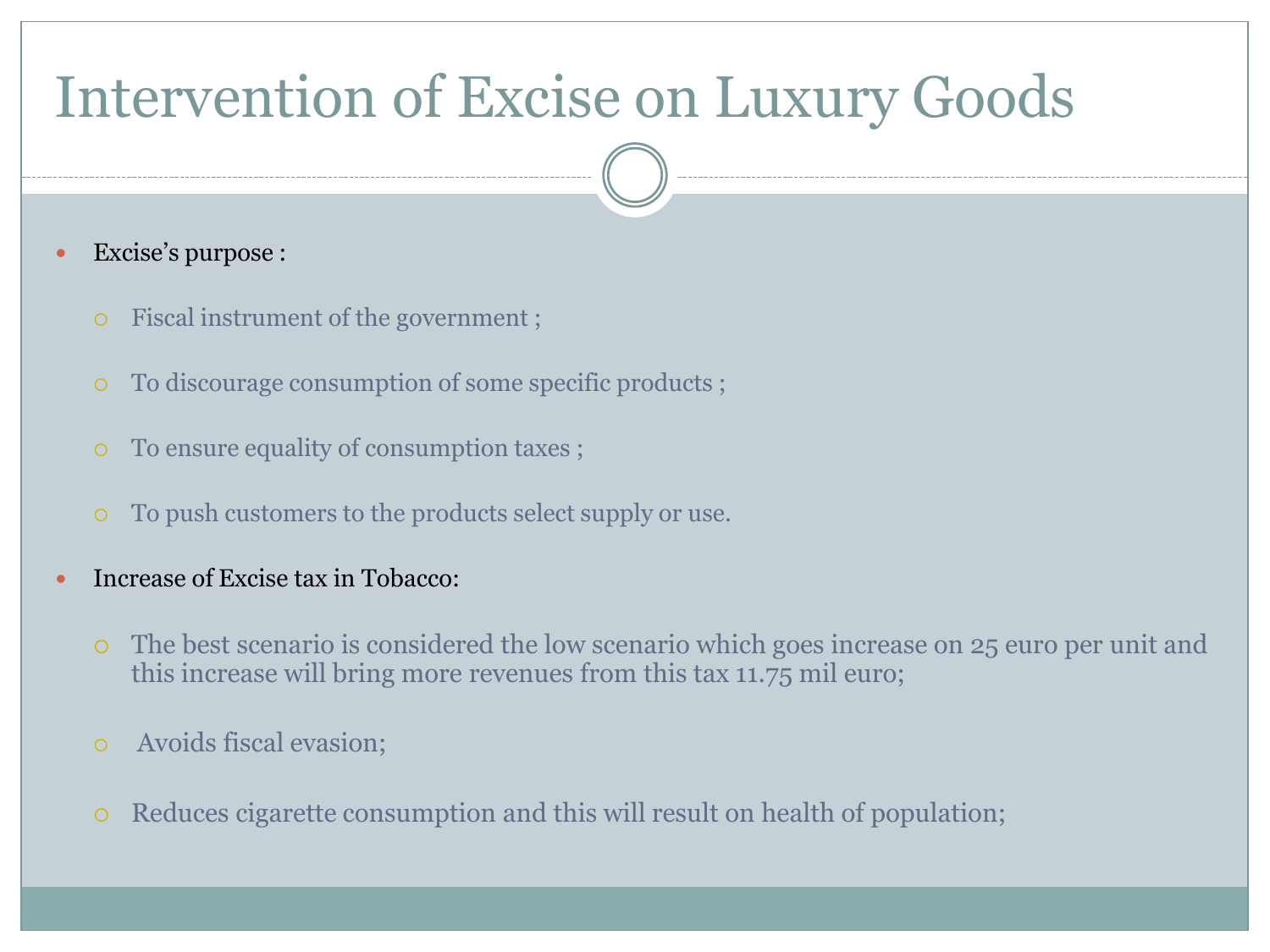### Increase of excise duty for alcohol beverages

- An increase from 300 to 400 Euros per hectolitre would *increase* the revenues for around 1.26 million Euros under assumption that this change *will not* exacerbate the fiscal evasion
- Will not only enhance revenues but also protect the health of our citizens and decrease additional health care costs for the Government.
- Domestic alcohol production in Kosovo
- Uncompetitive market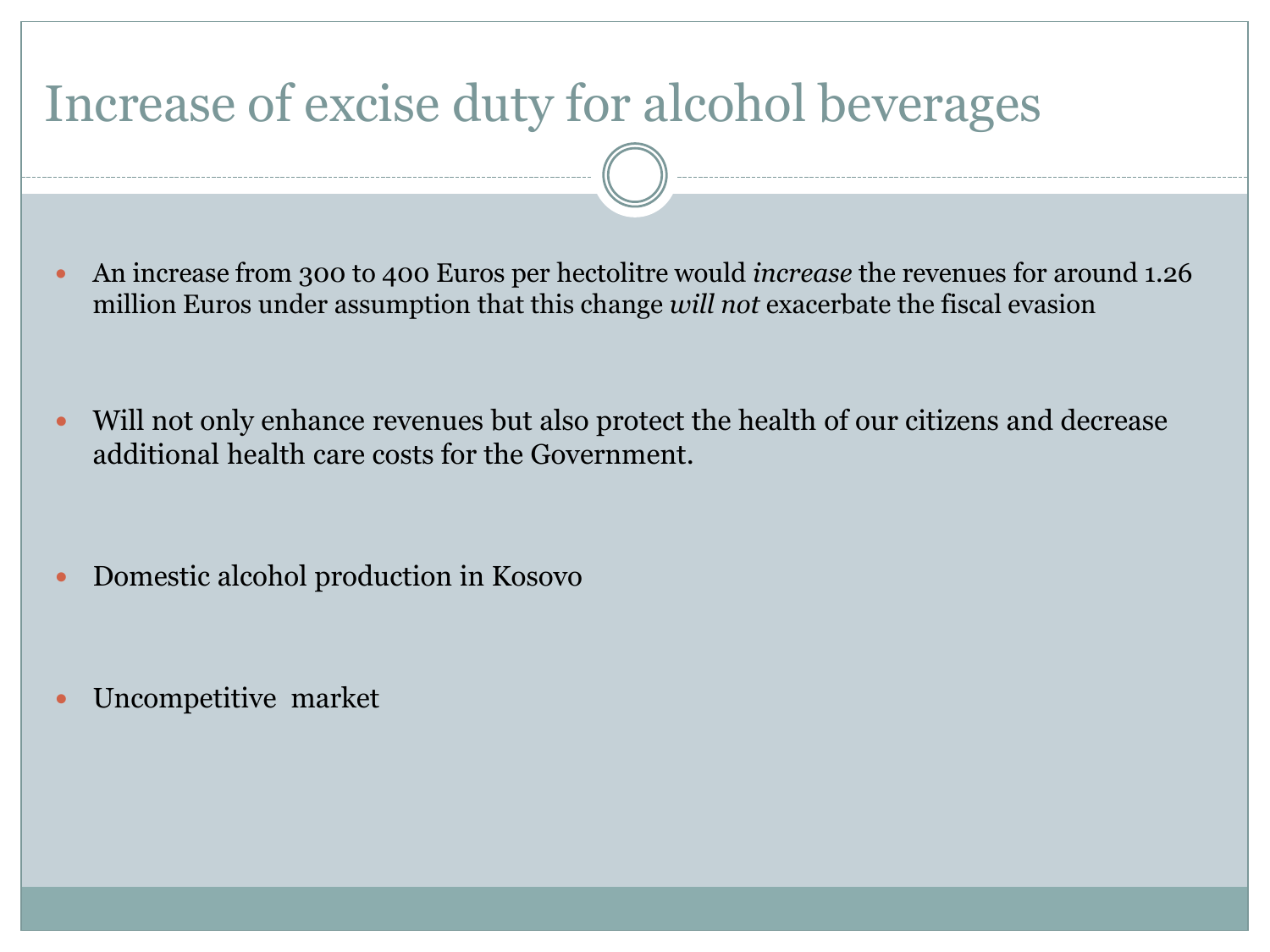### Excise Tax on Vehicles

- The allowed vehicle age *is 8 to 10 years* would bring *3000 vehicles more* per year and with moderate raise in excise duty this scenario would *generate 9,9 million Euros more;*
- Amount of new imported vehicles is 1013 and second hand imported vehicles is 14125;
- Clear preference for second-hand vehicles and the goal of increased revenues;
- Discourages import of second hand vehicles;
- Distribution of vehicle age frequency;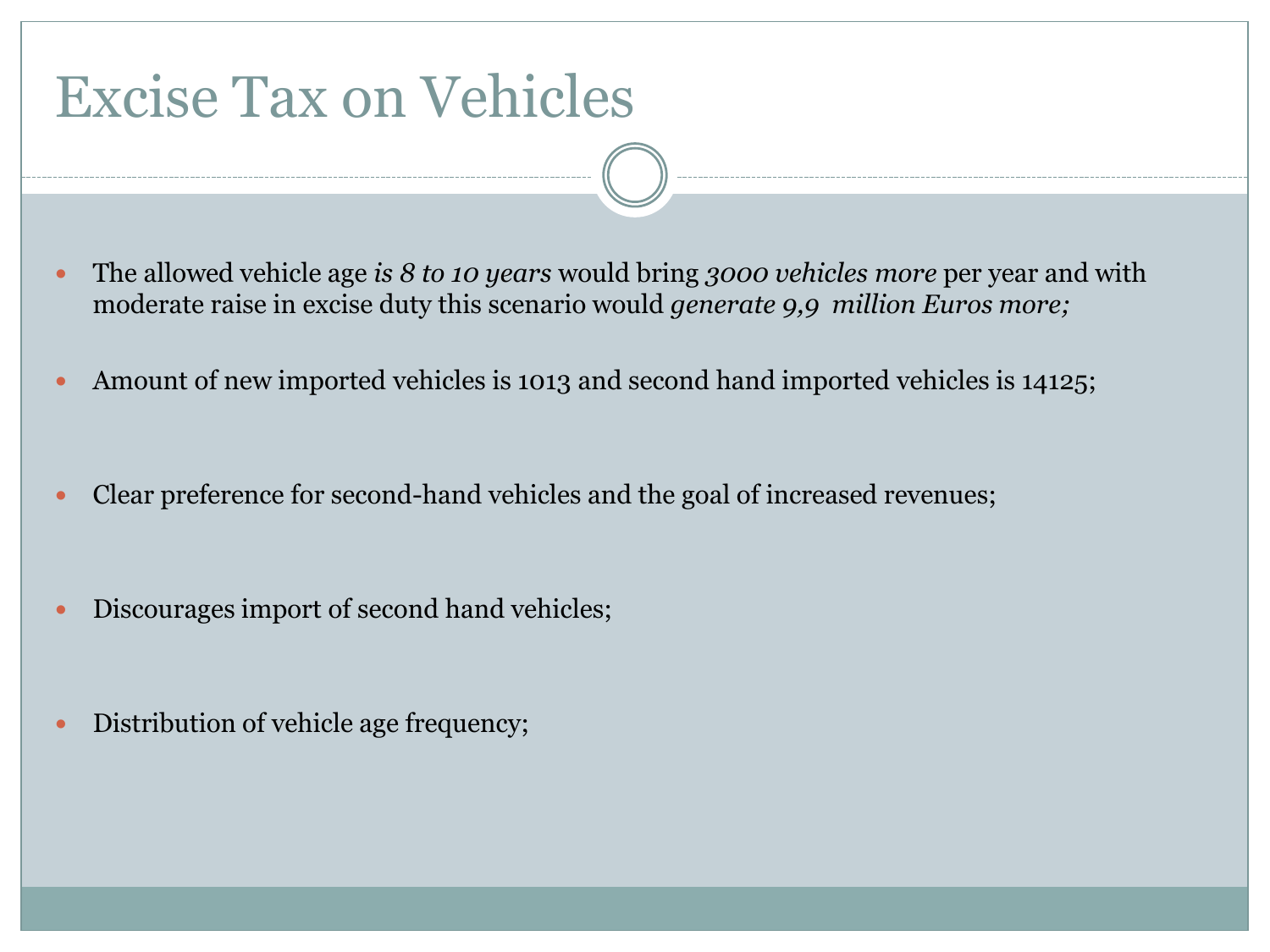### Tax on transfer of real estate and vehicles

### **Tax on transfer of real estate**

- New introduced tax rate 3%
- Achieving balanced distribution of taxes
- Introducing 3% tax on transfer of real estate we will have revenues about 13.24 million€

### **Tax on transfer vehicles**

- New introduced tax rate 3%
- Introducing 3%tax for transaction of vehicles the revenues from this tax would be 2.51 million $\epsilon$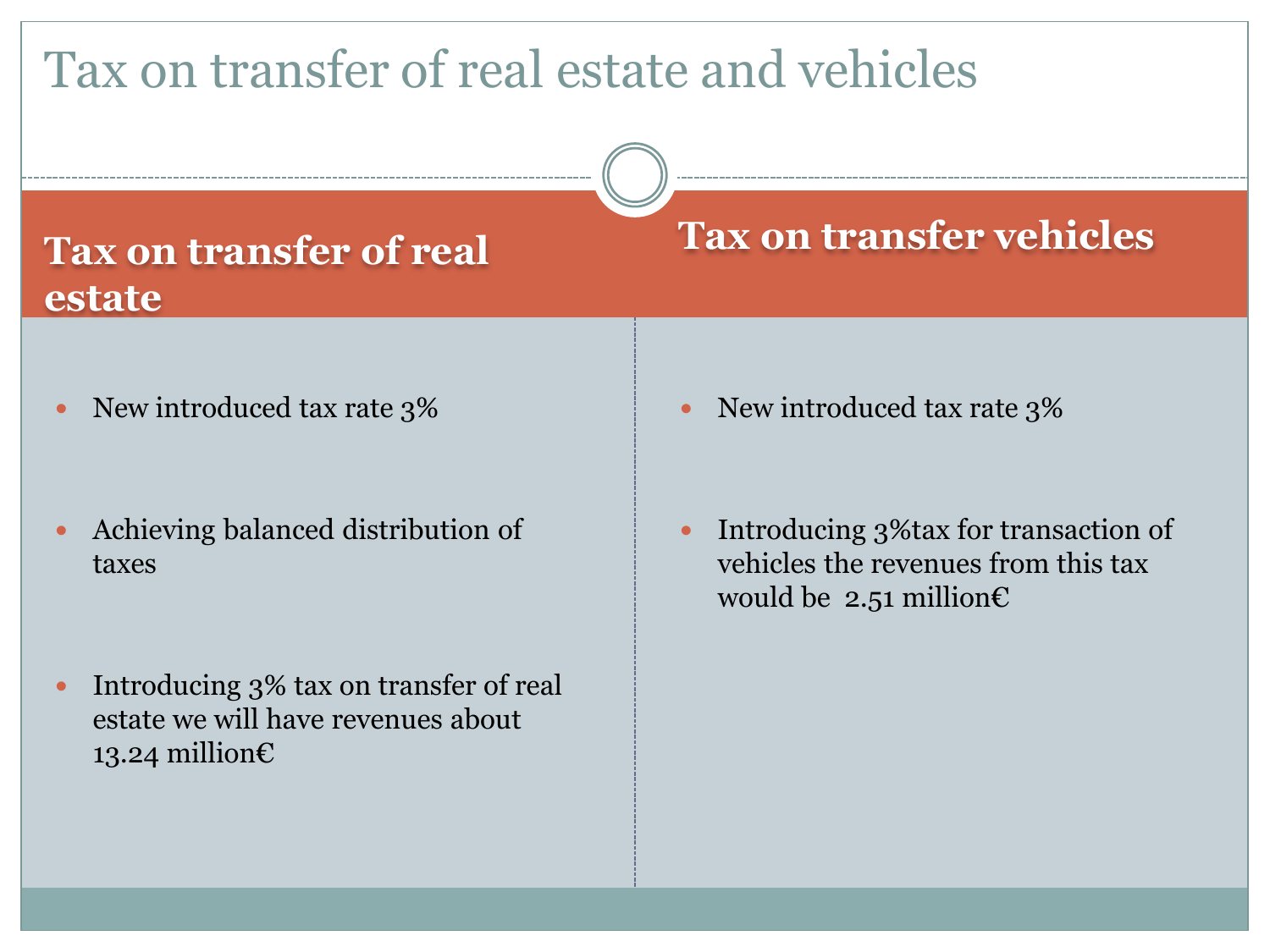# Aggregated scenarios cont'd

 Three calculations are made using matrix based on results from calculations made using different rates in each scenarios

|                                                   | High     | Medium   | Low     |
|---------------------------------------------------|----------|----------|---------|
|                                                   | scenario | scenario | scenano |
| <b>VAT</b>                                        | 142.99   | 83.98    | 54.76   |
| Excise                                            | 164.41   | 132.01   | 97.10   |
| Tax on transfer of<br>real estate and<br>vehicles | 26.25    | 15.75    | 10.50   |
| <b>Total</b>                                      | 333.66   | 231.74   | 162.36  |

 $T_{\rm eff}$  (  $\geq 4$  )  $T_{\rm eff}$  , and  $\geq 2$  (  $\geq 4$  ) and  $\geq 4$  (  $\geq 4$  ) and  $\geq 4$  (  $\geq 4$  ) and  $\geq 4$